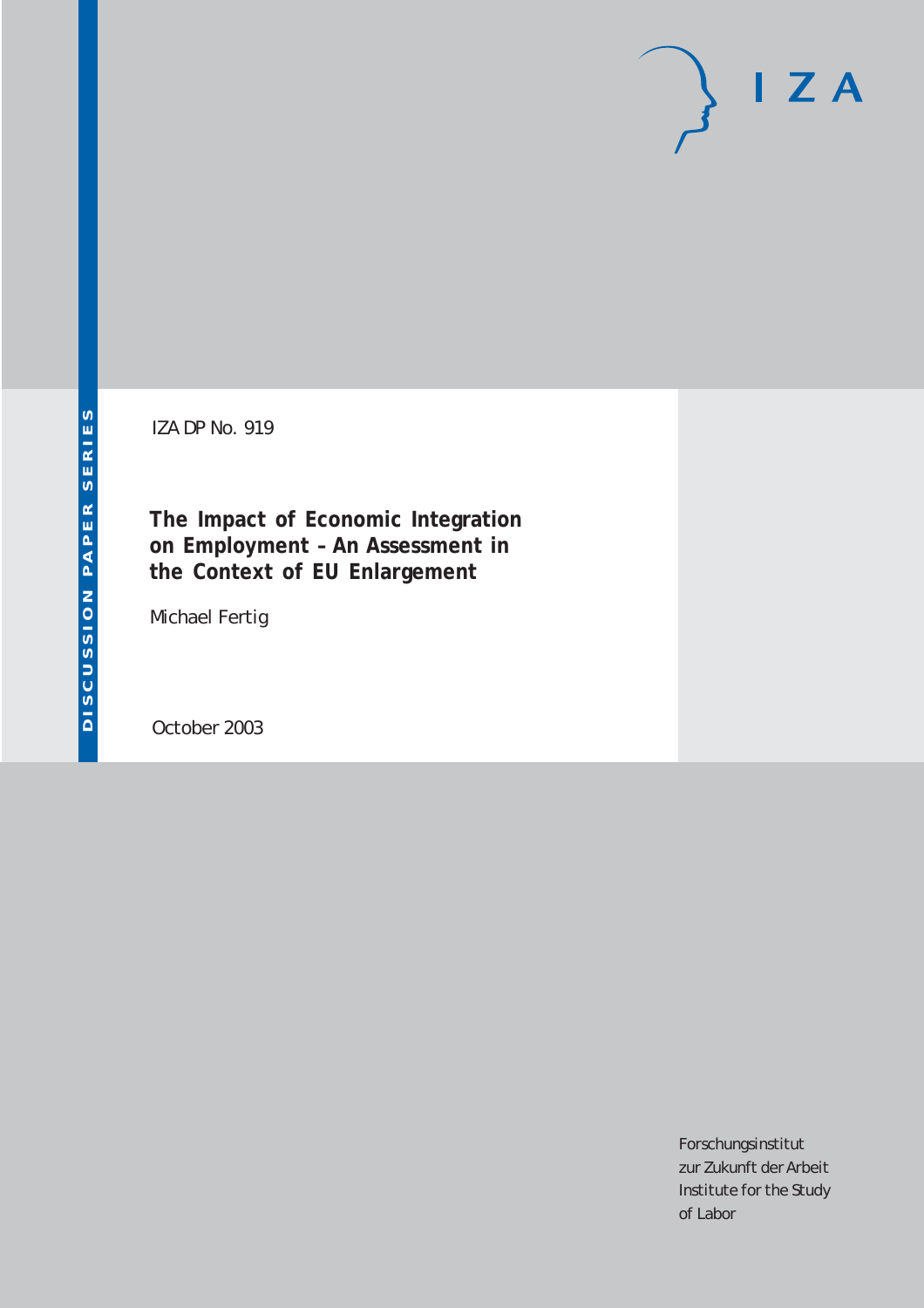# **The Impact of Economic Integration on Employment – An Assessment in the Context of EU Enlargement**

# **Michael Fertig**

*RWI Essen and IZA Bonn* 

Discussion Paper No. 919 October 2003

IZA

P.O. Box 7240 D-53072 Bonn Germany

 $Tel + 49-228-3894-0$ Fax: +49-228-3894-210 Email: [iza@iza.org](mailto:iza@iza.org)

This Discussion Paper is issued within the framework of IZA's research area *Internationalization of Labor Markets.* Any opinions expressed here are those of the author(s) and not those of the institute. Research disseminated by IZA may include views on policy, but the institute itself takes no institutional policy positions.

The Institute for the Study of Labor (IZA) in Bonn is a local and virtual international research center and a place of communication between science, politics and business. IZA is an independent, nonprofit limited liability company (Gesellschaft mit beschränkter Haftung) supported by Deutsche Post World Net. The center is associated with the University of Bonn and offers a stimulating research environment through its research networks, research support, and visitors and doctoral programs. IZA engages in (i) original and internationally competitive research in all fields of labor economics, (ii) development of policy concepts, and (iii) dissemination of research results and concepts to the interested public. The current research program deals with (1) mobility and flexibility of labor, (2) internationalization of labor markets, (3) welfare state and labor market, (4) labor markets in transition countries, (5) the future of labor, (6) evaluation of labor market policies and projects and (7) general labor economics.

IZA Discussion Papers often represent preliminary work and are circulated to encourage discussion. Citation of such a paper should account for its provisional character. A revised version may be available on the IZA website ([www.iza.org](http://www.iza.org/)) or directly from the author.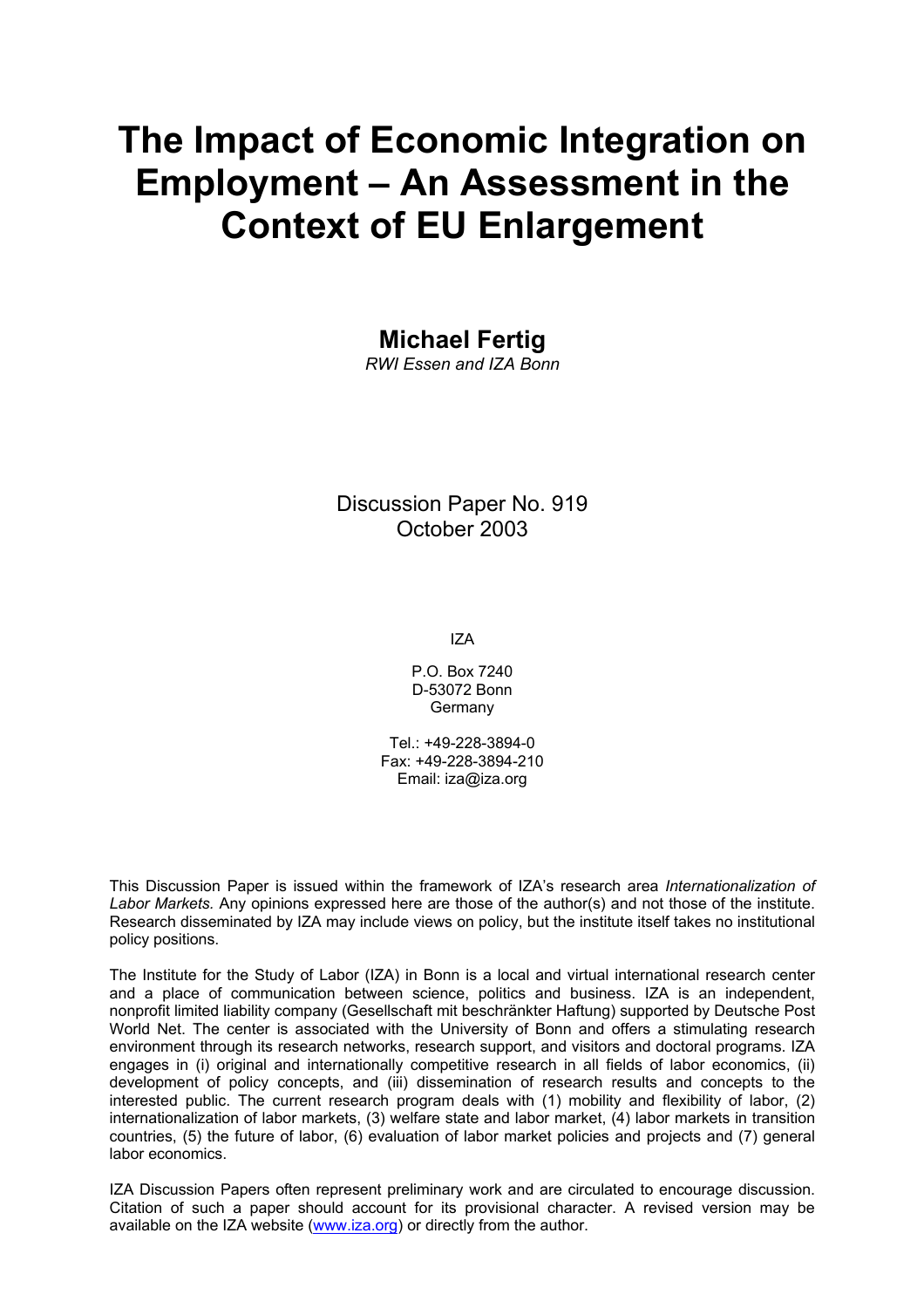IZA Discussion Paper No. 919 October 2003

# **ABSTRACT**

# **The Impact of Economic Integration on Employment – An Assessment in the Context of EU Enlargement<sup>\*</sup>**

This paper is motivated by the idea that the enlargement of the European Union is only one part of an overall process, known as economic integration, which characterizes the involvement of European economies into the global division of labor. Therefore, the paper aims at providing a quantitative and qualitative assessment of the impact of economic integration on employment and labor market dynamics in current EU-member and candidate countries. The ultimate aim of this analysis is the provision of forecasts for future labor market developments in the context of EU-enlargement. To this end, we investigate this nexus not only on an economy-wide level, but analyze whether the impact of integration varies for different *sectors* (automotive and financial services) of the economy. The estimation results suggest that future integration processes lead to an increase of economywide employment in the accession countries and a small, if any, rise in this outcome variable in the current EU-countries. Moreover, it could be expected that unemployment rates in the accession countries will decline somewhat, whereas those of the current EU-member states will probably experience an increase. Finally, it is very likely that the structure of employment will shift further towards a higher share of service sector employment.

JEL Classification: E24, F02

 $\overline{a}$ 

Keywords: factor analysis, panel data, sectoral case studies

Michael Fertig Rheinisch-Westfälisches Institut für Wirtschaftsforschung (RWI-Essen) Hohenzollernstr. 1-3 45128 Essen Germany Fax: +49 201 8149 236 Email: [fertig@rwi-essen.de](mailto:fertig@rwi-essen.de)

<span id="page-2-0"></span><sup>∗</sup> The author is grateful to Adam Strzyz for research assistance, to Christoph M. Schmidt for helpful comments and to Lisa Schlepper for valuable support.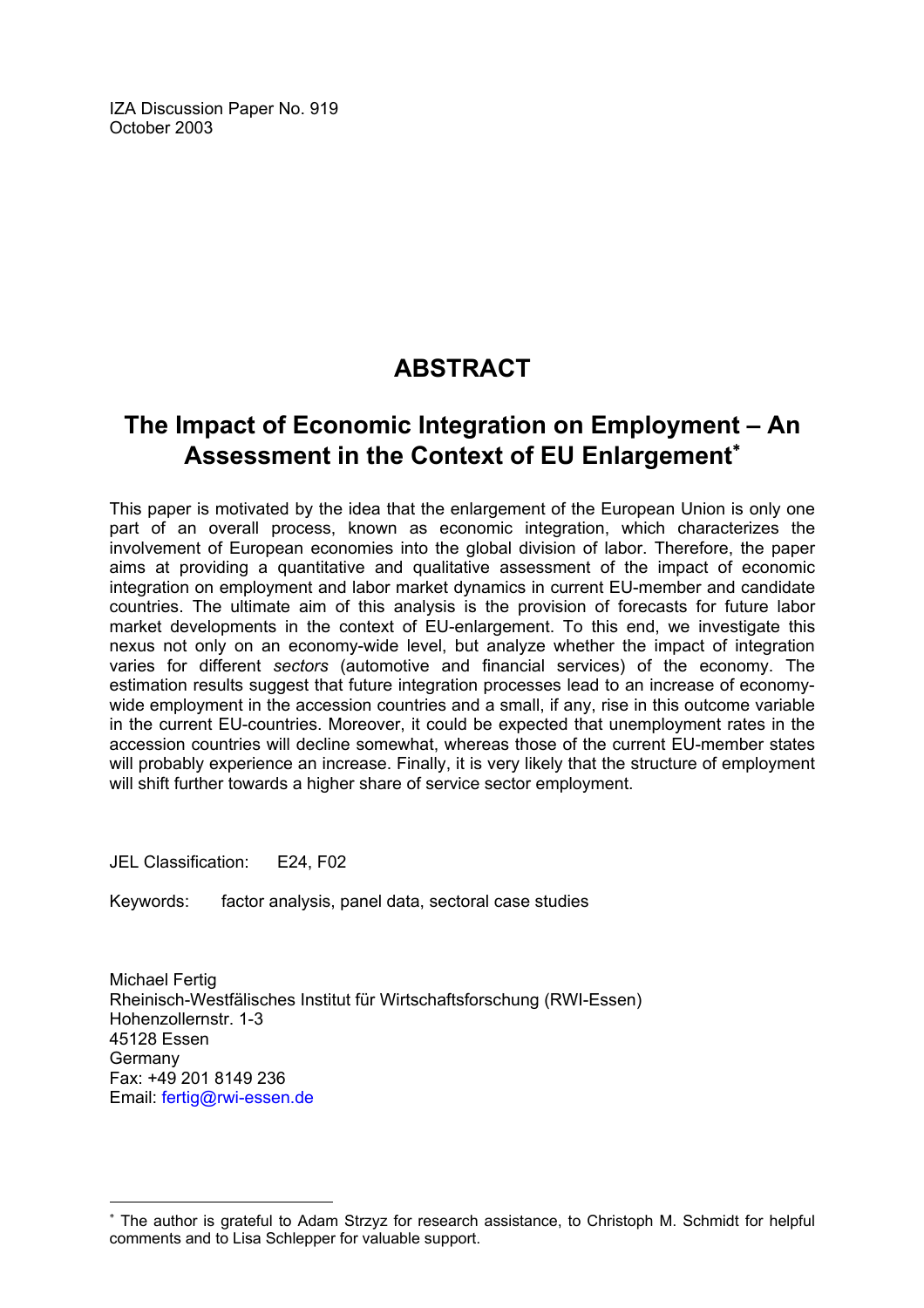#### **1. Introduction**

Enlargement of the European Union towards Central and Eastern Europe is already on its way and several studies have analyzed the expected benefits and cost of it. Overall, these studies conclude that existing member states as well as accession countries will experience higher benefits than cost, with the latter country group benefiting more from enlargement. One focus, so far, has been on the expected population movements from Central and Eastern Europe in the course of enlargement and its expected impact on labor markets in the existing EU countries.

For instance, FERTIG (2001) and FERTIG AND SCHMIDT (2000) analyze the expected immigration to Germany after enlargement using a variety of modeling and estimation approaches for this phenomenon. Both papers conclude that the expected migration flows from the accession countries to Germany are very moderate. BOERI AND BRÜCKER (2001) study the impact of EU-enlargement on labor markets in the current member states focusing on trade, foreign direct investment, and migration. A main conclusion of the paper is that trade and capital movements are very unlikely to lead to an equalization of factor prices (especially wages). Their analysis suggests that despite the incentives for migration induced by this process, a rather low inflow of migrants from the accession countries can be expected and that this inflow will display only moderate effects on wages and employment.

This paper is motivated by the idea that the enlargement of the European Union is only one part of an overall process, known as economic integration, which characterizes the involvement of European economies into the global division of labor. Migration, trade and foreign direct investment are important dimensions of this integration process. However, they reflect only part of the overall story. Economic integration is also associated with a common regulation framework in the respective countries, reduced uncertainty, more integrated financial markets, economies of scale and other aspects leading to a more favorable environment for economic activity.

The upcoming enlargement of the European Union towards Central and Eastern Europe will in all likelihood results in a further boost of economic integration in Europe. Whereas the consequences of a higher degree of economic integration have found considerable attention in the literature on economic growth (see also below), there exists no comprehensive analysis so far on the consequences for employment in Europe.

This paper, therefore, aims at providing a quantitative and qualitative assessment of the impact of economic integration on employment and labor market dynamics in current EUmember and candidate countries. The ultimate aim of this analysis is the provision of forecasts for future labor market developments in the context of EU-enlargement. In this endeavor, the primary tool are quantitative analyses of labor-market related outcome measures for the current member countries. The results from these investigations are then used as a frame of reference for a qualitative assessment of expected labor market developments once the accession candidates have joined the European Union.

In order to provide a comprehensive picture of the various impacts of economic integration on labor market developments, we analyze this nexus not only on an economy-wide level, but investigate whether the impact of integration varies for different *sectors* of the economy. To this end, the impact of European integration on the level and the structure of employment in the *automotive* and the *financial services* sector is investigated in our empirical analysis and the results are compared with the overall, economy-wide developments. These sectors have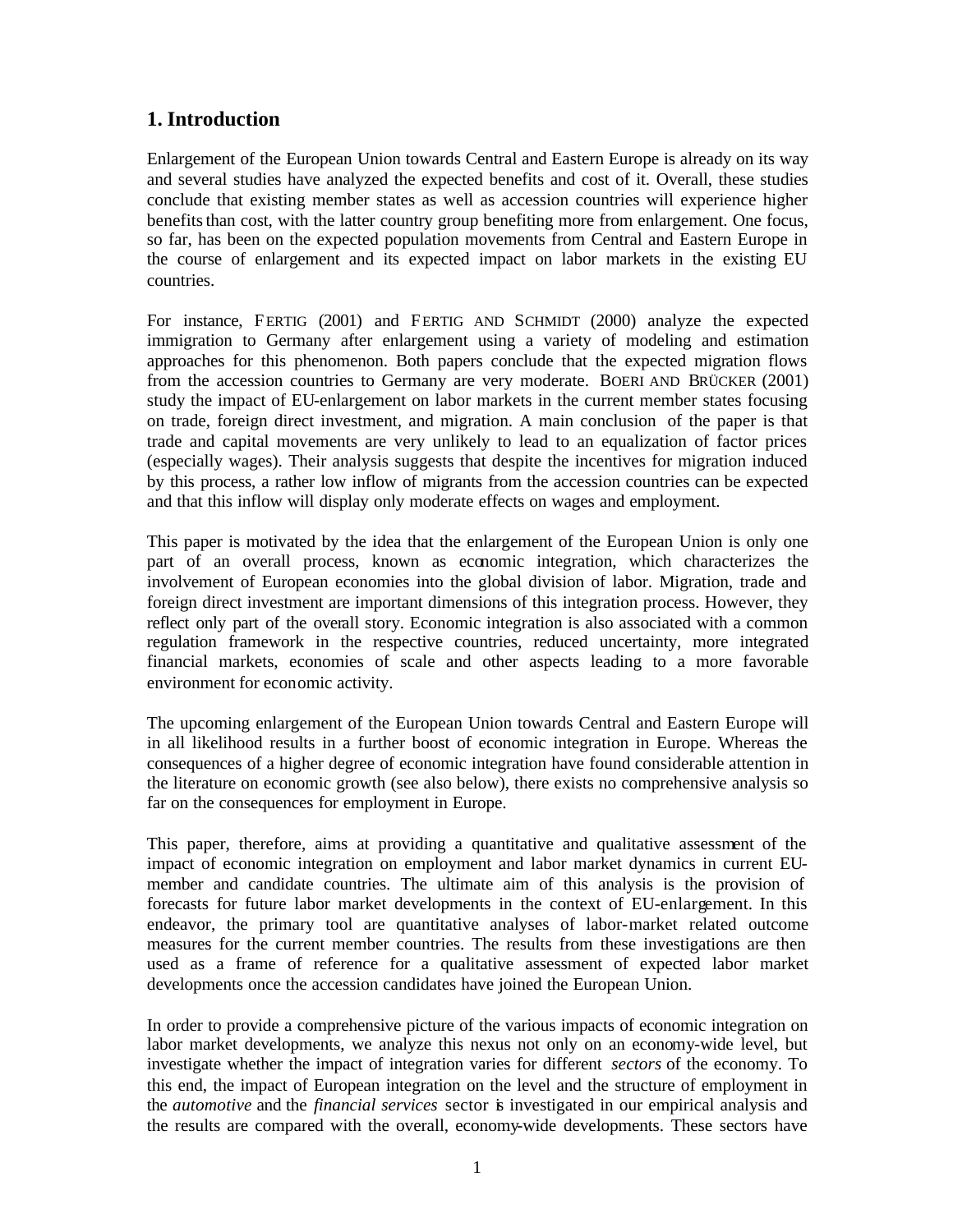been chosen because they are both important parts of the manufacturing and the services sector, respectively. Furthermore, they are homogenous enough to be confident that the impact of economic integration on employment-related outcomes can be pinned down reliably.

Any comprehensive quantitative analysis following this route is confronted with three major challenges. Strippe d down to its basics, it is decisive to find answers to the following three questions:

- 1. How do we *measure* economic integration and the different speed of this process over time?
- 2. How can we *isolate* the impact of economic integration on employment and labor market dynamics from confounding factors in a country- or sector-specific context?
- 3. How can we *extrapolate* the results for the period after EU-enlargement?

In principle, we are interested to find an answer to the question: What would have happened to the level and structure of employment if the degree of European economic integration had been different but everything else had stayed unchanged? This is the *counterfactual question* of the analysis at hand. What makes answering this question so complicated is the fact that the situation implied by this question is clearly unobservable. One could observe a specific set of countries under a specific degree of economic integration only once but not under different regimes. Therefore, one has to construct an *observable counterpart* to this unobservable situation by invoking suitable identification assumptions. In other words, the lacking observability of this counterfactual situation generates the necessity to find an adequate *benchmark situation*. A natural candidate for this is the historical precedent provided by the enlargement of the European Union towards Spain, Greece and Portugal in the 1980's.

In consequence, in our empirical analysis, we compare the impact of economic integration within the European Union across countries/sectors *and* across time with a specific focus on the three countries who joined the European Union during the 1980s. More precisely, we estimate the impact of our integration measure (which is estimated in an auxiliary step, for more details see below) on labor market outcomes utilizing a longitudinal cross-country dataset for 13 EU member states (EU-15 without Belgium and Luxembourg due to data constraints) and a time period covering 1980-2000. In this analysis, we intend to control for several potentially important confounding factors. To achieve this objective, we assume that the isolated impact of economic integration on several employment-related outcome measures can be identified in a linear panel model which controls for other observable characteristics of the countries under investigation.

It is important to emphasize, that this analysis is deliberately constrained to existing member states since the radical change in the political system of the accession countries in the beginning of the 1990s and the economic transition process following this change renders a comparable analysis for these countries unfeasible. The final question regarding the consequences for the enlargement towards Central and Eastern Europe is therefore: What can we learn from the experiences of existing member states for the expected developments in the accession countries once they will have joined the European Union? This clearly involves a double extrapolation problem, over time and over space. In such an endea vor, additional assumptions regarding the structural stability of the derived results are inevitable. However,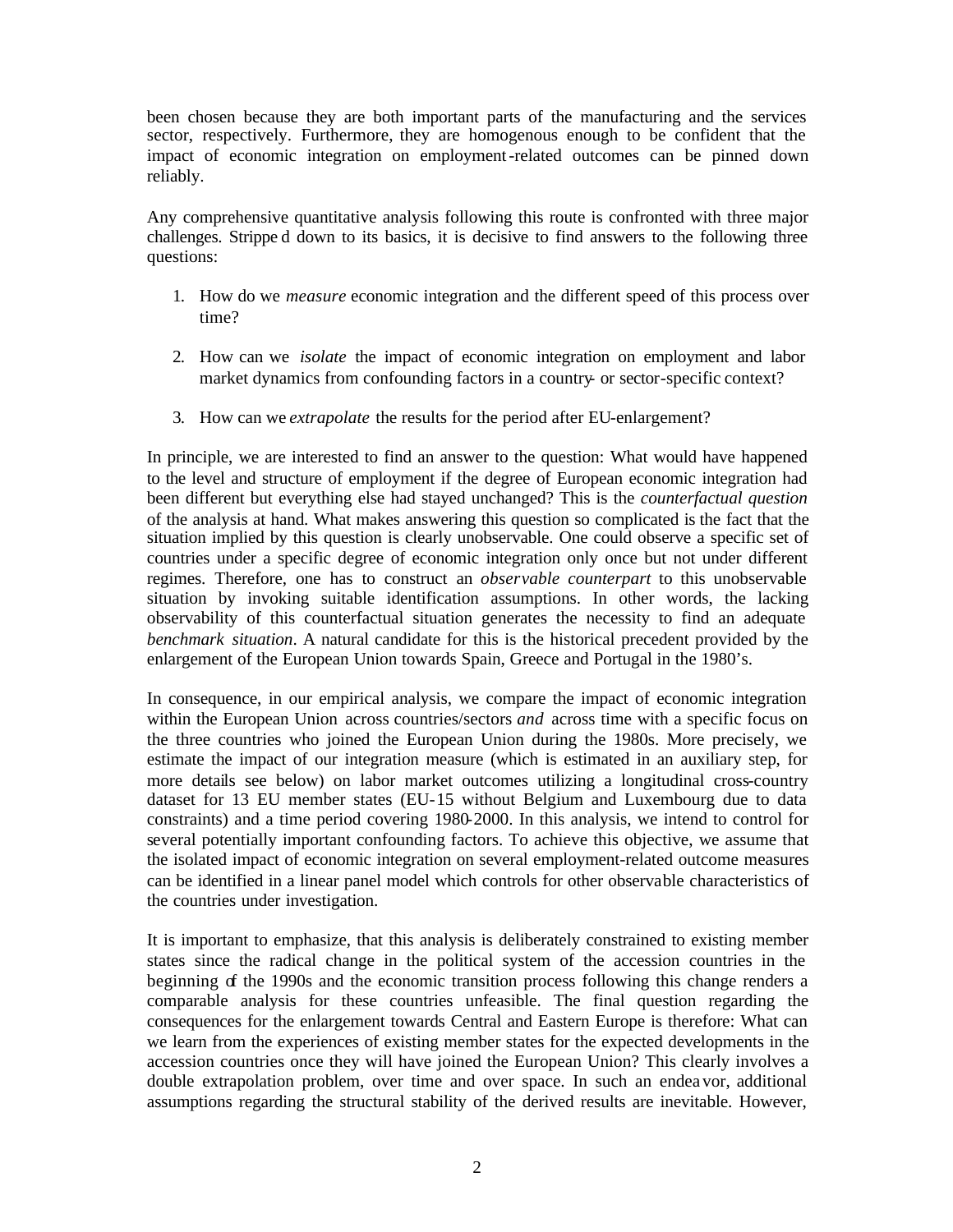without such assumptions it is impossible to devise a rigorous analysis which is able to establish a robust relationship between economic integration and its impact on employment.

The remainder of this paper is organized as follows. The next section provides a brief discussion of the relationship between economic integration and employment and offers an overview on the major contributions in the existing literature. Section 3 contains a detailed description of our empirical analysis and section 4 presents the results. Finally, in section 5 we discuss the implications of these results with respect to the expected developments of employment-related outcomes within the enlarged European Union with a specific focus on the expected situation in the accession countries.

## **2. Economic Integration and Employment**

The potential consequences of the progress in global and regional economic integration in the second half of the twentieth century have found increasing attention in the economic literature. Overall, global economic integration is often perceived as an important factor for growth (see e.g. WORLD BANK (2003)). Therefore, the received literature comprises several studies on the impact of integration on economic growth. However, there is nothing comparable for the impact of integration on employment, except some contributions regarding the relationship between economic integration and regional labor market dynamics (see e.g. DECRESSIN AND FATAS (1995)). As will become transparent from the discussion below, the literature on the effect of integration for structural or sectoral dynamics is rather slim.

Clearly, GDP growth and employment are closely relate d. Yet, the specific link and the true causal direction between these two variables are not fully understood. However, it is instructive to consider the growth literature in more detail, in order to understand the potential caveats of an analysis considering the impact of integration on employment.

Examples of theoretical and empirical integration research with a focus on growth effects (see WALZ (1997) for a survey) comprise BALASSA (1961), BALDWIN (1993), HENREKSON ET AL. (1997), LANDAU (1995) and WALZ (1998). The contributions to this literature emphasize several channels through which progress in economic integration unfolds growth enhancing effects. Among the most important channels are: Internal and external economies of scale, faster technological progress (economies of scale in the R&D-sector), enhanced competition, reduced uncertainty, lower cost of capital due to integrated financial markets and, in general, a more favorable environment for economic activity.

One of the most contentious issues in this literature is the distinction between *permanent* and *temporary* growth effects. Permanent growth effects lead to a change in the steady-state growth rate, i.e. a steeper slope of the economy's growth path. By contrast, temporary growth effects result in an upward-shift of the growth path, leaving its slope unchanged in the longrun. Therefore, after a certain transition period the growth rate moves back to its original steady-state level. This distinction largely moves along the lines of endogenous vs. neoclassical growth theory. In neo-classical growth theory economic integration does not affect the steady-state growth rate. Economic integration, therefore, has only temporary effects. Under certain conditions permanent growth effects are possible in endogenous growth theory, though, which decisively depends on the possibility of knowledge to disseminate internationally. If this condition holds, economic integration induces a scale effect in the research and development sector which could lead to permanent growth effects and possibly to intersectoral and international reallocation effects.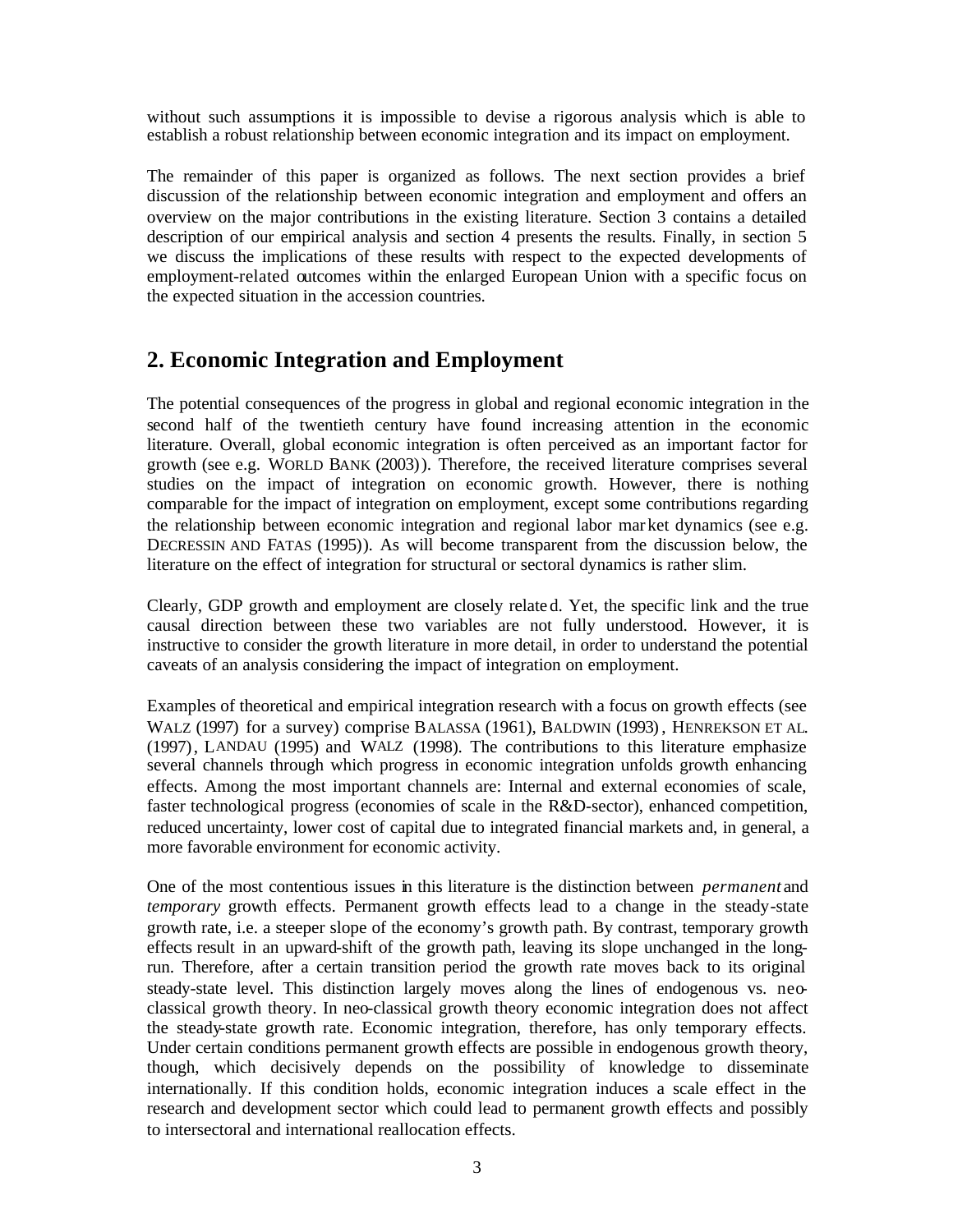BADINGER (2001) investigates temporary versus permanent growth effects of economic integration for the EU-countries over the period 1950-2000 in a dynamic growth accounting framework. In this endeavor, the author constructs a measure of integration which allows him to discriminate between global integration as well as European integration. The author finds only temporary growth effects. However, these level effects wer e substantial. According to these results *per capita* GDP of the EU would have been around one fifth lower today, if there had been no economic integration. Furthermore, the estimation results of this paper suggest that this effect is largely driven by GATT-related liberalizations.

Among the most important channels of the impact of economic integration on employment are certainly labor or job mobility and product market competition. On the one hand, these developments are often perceived as enforcing labor market flexibility. On the other hand, however, they are also viewed as a factor of erosion of social standards and a threat to the traditional European welfare state. Since labor is not very mobile in Europe (see e.g. FERTIG AND SCHMIDT (2002)), the effects of integration on labor markets operate mainly through product market integration. ANDERSEN ET AL. (2000) investigate empirically the wage formation process among EU countries. Their results indicate that economic integration is changing labor market structures, induces wage convergence and stronger wage interdependencies. This process, however, is rather slow. Furthermore, the results of this paper do not support the hypothesis that international integration leads to a "race to the bottom" or rapidly erodes domestic labor markets standards.

Evidence presented by KRUEGER (2000) suggests that the demand for social protection rises when countries are more open, and therefore subject to more severe external shocks. The U.S. experience with state workers' compensation insurance programs is offered as an example of enduring differences in labor market protections in highly integrated regional economies with a common currency. ANDERSON (2001) examines the possibilities of financing public consumption and social security expenses by general (wage) taxation in an economy which becomes more integrated in international product markets. The model presented in this paper demonstrates that due to the negative externality induced by taxation, the financing of social security via general taxation in the context of integration decisively depends on the institutional structure of the labor market. Furthermore, increased international integration inducing more product market competition implies that it becomes more costly to maintain welfare systems financed by general taxation.

Regarding the relationship between European integration and unemployment, BLANCHARD AND WOLFERS (2000) demonstrate that Europe's high unemployment can largely be attributed to an interaction between unfavorable macroeconomic policies and real rigidities in the labor market. The authors investigate the interdependencies of shocks like the decline in growth of total factor productivity, high real interest rates and adverse shifts in labor demand together with institutional rigidities like the rather generous European unemployment insurance system, relatively strong employment protection regulations and rather high labor taxation.

In a theoretical contribution GRUENER AND HEFEKER (1999) explore how European Monetary Union will change the wage bargaining behavior of national labor unions. The authors model the impact of national inflation aversion and labor disputes on the performance of national labor markets under different monetary arrangements. The results of their model suggest that a common central bank raises inflation and unemployment if it acts as conservatively as national central banks. However, unemployment falls in countries that previously tied their monetary policy to the German *Bundesbank* .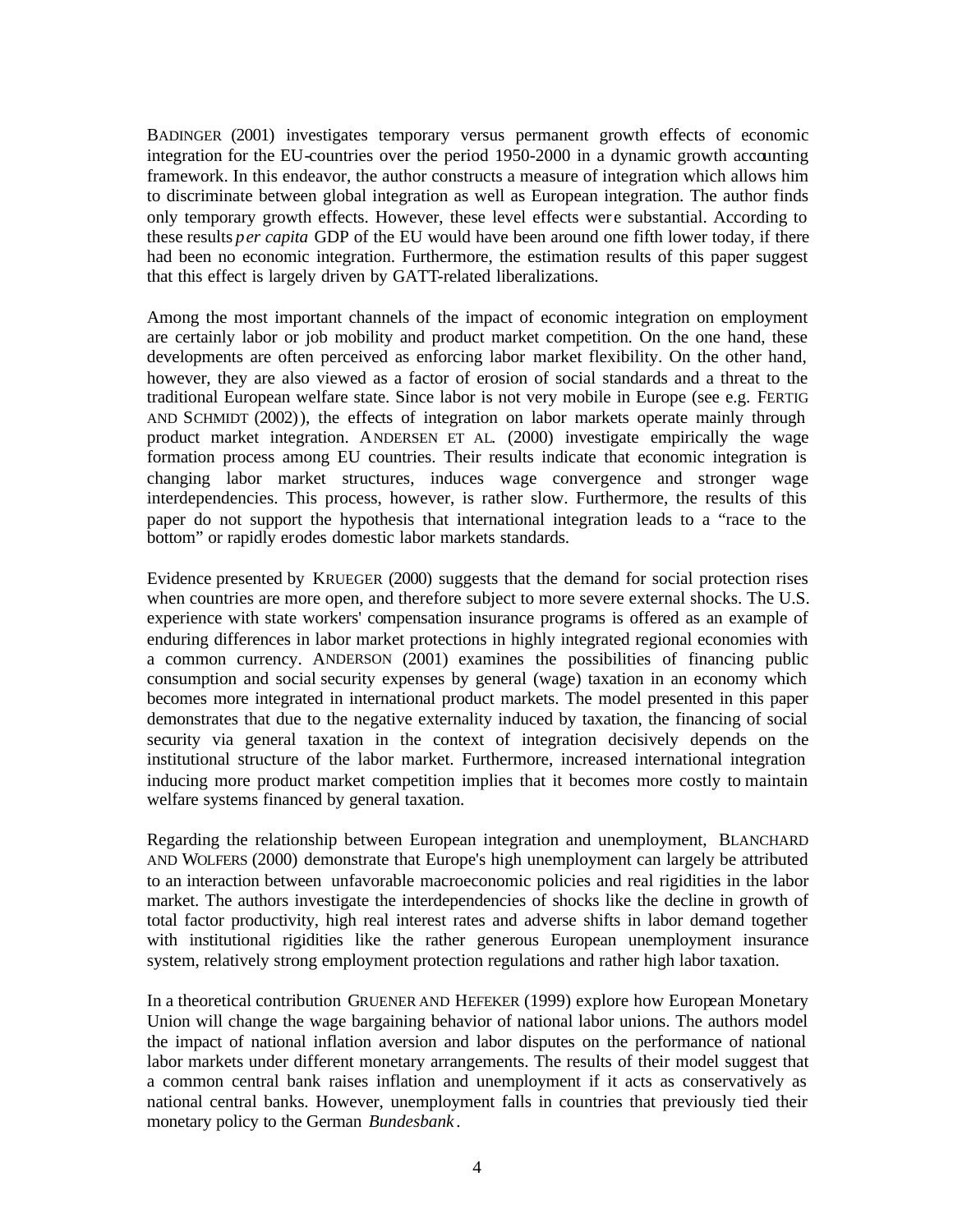Another strand of the literature is analyzing the impact of integration on industry related employment developments. For instance, SPATZ AND NUNNENKAMP (2002) analyze the labor market effects of increasing integration in the automobile sectors of Germany, Japan and the United States. Their results suggest that low-skilled workers and labor intensive subsectors of the automobile industry in traditional locations experienced decreasing wage and employment prospects in this process. However, there is also considerable heterogeneity between the three countries. For instance, the employment record and the world-market performance of US automobile producers were relatively poor compared to their German and Japanese competitors.

MELACHROINOS (2002) examines the dynamics of manufacturing-employment change in thirteen European Union countries between 1978 and 1996. The empirical results indicate that the geography of manufacturing-employment has remained almost unchanged during this period. Furthermore, the moderate increase in industrial specialization across economies pose little, if any, threat to the stability of the present map of manufacturing distribution. This suggests that the integration process has not affected the relative competitiveness of manufacturing adversely, neither in peripheral nor in core countries.

Finally, MIDELFART-KNARVIK AND OVERMAN (2002) investigate how European integration is changing the location of industry and the role of national and EU subsidy programs in this process. The authors demonstrate that countries and regions within the EU are becoming more specialized, but that this process is rather slow. They find no evidence of polarization at the national only at the regional level. Furthermore, their results indicate that national subsidy programs do not have a substantial impact in this process. For instance, European Structural Funds expenditures impinge upon on the location of industry, most importantly by attracting industries that are research and development intensive. Interestingly, this process often counteracts countries' comparative advantage, since in the majority of cases, these subsidies attract research and development intensive industries to countries and regions with a rather low endowment of skilled labor.

Each of the se contributions provides valuable insights into different aspects of the nexus between economic integration and employment-related outcome variables. However, a rigorous quantitative analysis of the impact of higher economic integration and observed labor market outcomes for the European countries is still missing. Therefore, the next section provides such an investigation.

## **3. The Empirical Framework**

 $\overline{a}$ 

This section of the report aims at contributing to knowledge on the relationship between integration and employment in Europe by estimating the relative contribution of an adequately constructed measure of economic integration to observed economy-wide labor market developments. Furthermore, the results of this analysis are compared to the findings of a comparable investigation for two different sectors, the automotive industry<sup>1</sup> and the financial services sector<sup>2</sup>.

<sup>&</sup>lt;sup>1</sup>The automotive industry comprises the manufacture of transport equipment *(ISIC Rev. 2)* or the manufacture of motor vehicles, trailers, semi-trailers and other transport equipment *(ISIC Rev. 3)*.

 $2$  The financial services sector comprises financing, insurance, real estate and business services according to the *ISIC Rev. 2* classification.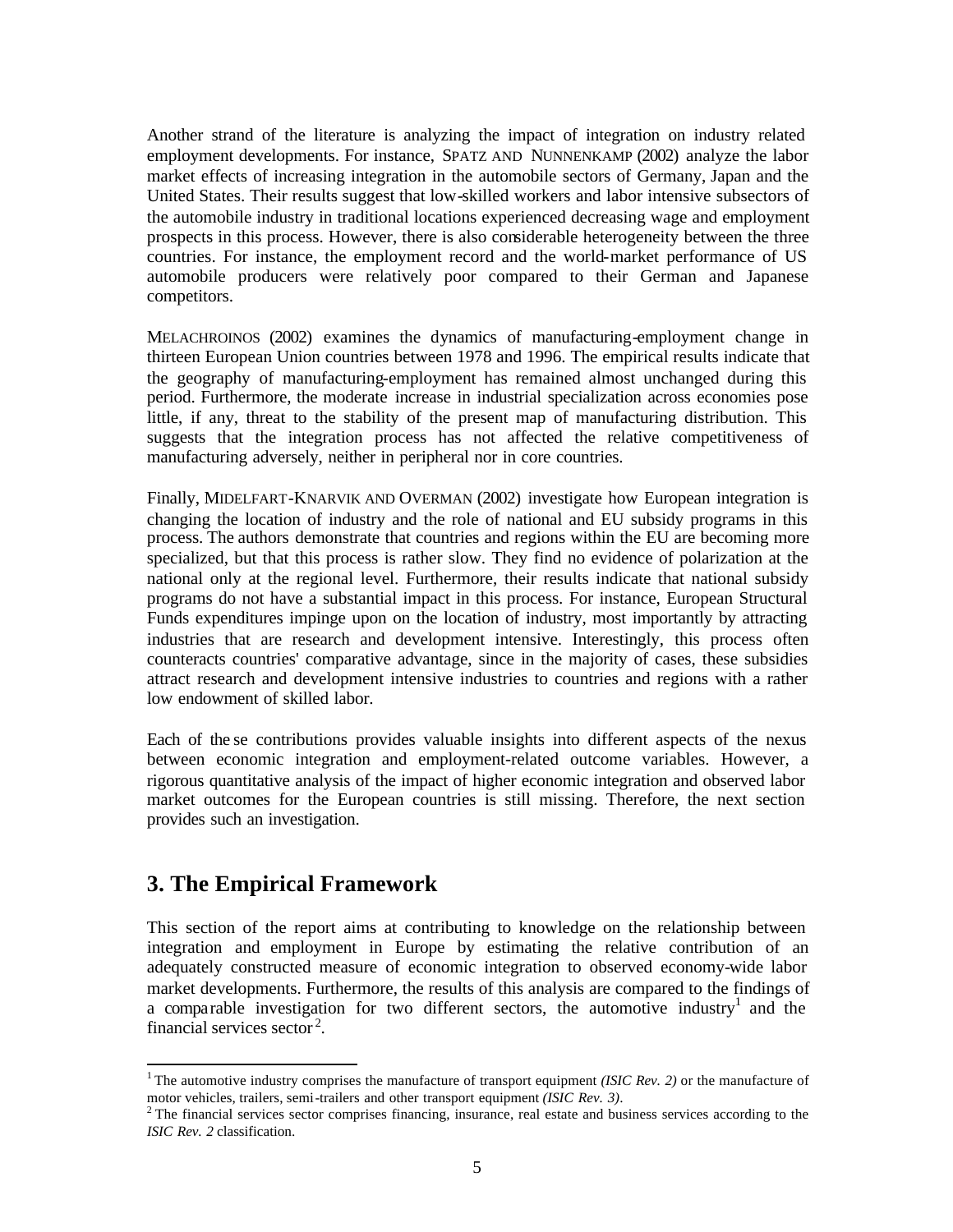It is important to emphasize that the data base is quite problematic. There are rather large gaps in the time series for specific countries and some potentially important variables (e.g. wages) are missing completely. This made the imputation of a small number of data points in some years necessary. The data sources for our analysis comprise EUROSTAT, the OECD, various volumes of national statistical yearbooks and the LABORSTA database of the ILO.

The empirical strategy pursued in this section is to learn from experiences of current EUmembers with integration processes in the past. The experiences of the southern enlargement countries Greece, Spain and Portugal will be at the focus of this empirical investigation. These results will then form the framework for a discussion of expected labor market developments after the enlargement of the European Union towards Central and Eastern Europe. A similar approach is utilized by FERTIG (2001) to assess the migration potential after EU-enlargement.

Such a comprehensive quantitative analysis faces two major conceptual problems. Firstly, we have to find an adequate *measure* of the level and speed of economic integration over time. In the next sub-section we will, therefore, estimate an *index of economic integration* for all 13 sample countries (EU-15 without Belgium and Luxembourg due to data constraints) in an auxiliary first step of the analysis. The predicted value of this integration index will then be used as the central explanatory variable in a panel regression model which aims at explaining different indicators for labor market developments in our sample countries. In this second step of the quantitative analysis, it is decisive to control for other confounding factors of this labor market indicators to ward off fallacious conclusions regarding the relative importance of the impact of economic integration. To this end, we will utilize the specific feature of our longitudinal dataset which enables us to control for a comprehensive set of country- and yearspecific effects as well as for other observable characteristics of the sample countries.

#### **3.1 Measuring Integration**

 $\overline{\phantom{a}}$ 

In a fist step, we estimate a measure of economic integration for our European Union sample countries by utilizing different indicators of integration in the world markets for each country and every year (1980-2000) in *factor analysis* framework<sup>3</sup>. The idea of factor analysis goes back to the work of SPEARMAN (1904) (for an introduction see HARMAN (1976) or RENCHER (1998)). The principal objective is to find a small number *q* of common factors that linearly reconstruct the *p* original variables (i.e.  $p \geq q$ ). More formally, the aim of factor analy sis is to estimate the following linear model

(1) 
$$
y_{ij} = z_{i1}b_{1j} + z_{i2}b_{2j} + \dots + z_{iq}b_{qi} + e_{ij}
$$

where  $y_{ij}$  denotes the value of the *i*th  $(i=1,...,n)$  observation on the *j*th variable  $(j=1,...,p)$ ,  $z_{ik}$  is the *i*th observation on the *k* th common factor  $(k=1,...q)$ ,  $b_{kj}$  denotes a set of linear coefficients called the *factor loadings*, and *eij* is similar to a residual called the *j*th *unique factor*. Everything except the left-hand-side variable has to be estimated. Therefore, model (1) has an infinite number of solutions in case more than one factor is retained. Once the factors and their loadings have been estimated they have to be interpreted which is an admittedly

<sup>&</sup>lt;sup>3</sup>In a similar analysis, ANDERSON AND HERBERTSSON (2003) estimate the degree of globalization using a factor analysis approach.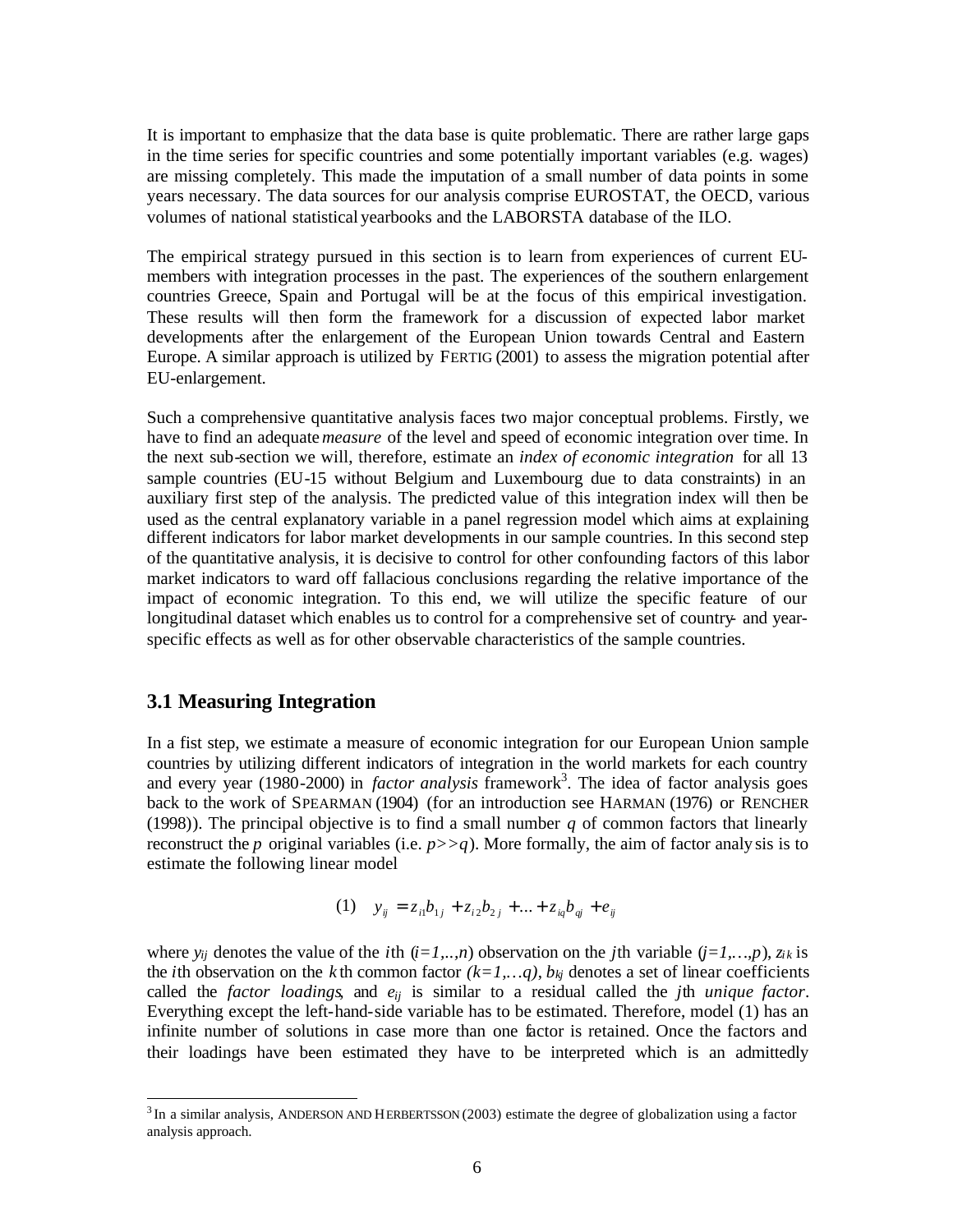subjective process. In the case at hand, we retain only one factor which will be interpreted as an index of economic integration within the EU.

In our empirical application of the factor analysis concept, we utilize the following variables for each year between 1980 and 2000 (Data source: Publicly available data on economic freedom from the Frasier Institute) and the 13 sample countries:

- Index of freedom of citizens to own foreign currency bank accounts (domestically and abroad)
- International trade tax revenues as percentage of exports plus imports
- Index of restrictions in foreign capital market exchange (Index of capital controls among 13 IMF categories)
- Index of interest rate controls and similar regulations that lead to negative real interest rates
- Trade volume, i.e. mean of the sum of imports and exports

These variables are the observations for the *yij* variable in equation (1). Note that the higher the values of any of the mentioned indices the more open or integrated are the corresponding economies. Due to missing data for Belgium and Luxembourg we had to drop these two countries from the sample. Therefore, the analysis is performed for the remaining 13 EUmember states and the period 1980-2000 which yields 273 observations. The original data on the index of freedom to own foreign currency bank accounts, the international trade tax revenues, the index of capital controls and the index of interest rate controls were available only in five year intervals (1980, 1985, 1990, 1995 and 2000). Therefore, the remaining years were interpolated assuming constant growth rates for each variable.

The results of the estimation procedure are reported in **Table 1**. One observes a pronounced drop in the eigenvalue of the second compared with that of the first factor. Based on these results we retained one factor and estimated its factor loadings.

| Factor | <b>Eigenvalue</b> | <b>Difference</b> | <b>Proportion Cumulative</b> |       |
|--------|-------------------|-------------------|------------------------------|-------|
|        | 2.124             | 1.891             | 1.041                        | 1.041 |
| 2      | 0.233             | 0.140             | 0.114                        | 1.155 |
| 3      | 0.093             | 0.280             | 0.046                        | 1.201 |
|        | $-0.187$          | 0.035             | $-0.092$                     | 1.109 |
|        | -0.222            |                   | -0.109                       | 1.0   |

**Table 1: Results of Factor Analysis for EU-Countries**

The results of the estimation procedure are reported in **Table 2** . *Uniqueness* is the proportion of variance for the respective variable which is *not* explained by the factor. These coefficients are estimated using the squared-multiple correlation coefficients and provide an assessment of the unique factor *eij* in equation (1). This variable could be either pure measurement error or it could represent something which is measured accurately in the particular variable but not by any other of the variables. As a rule of thumb, values over 0.6 are not very good, values over 0.8 are unacceptable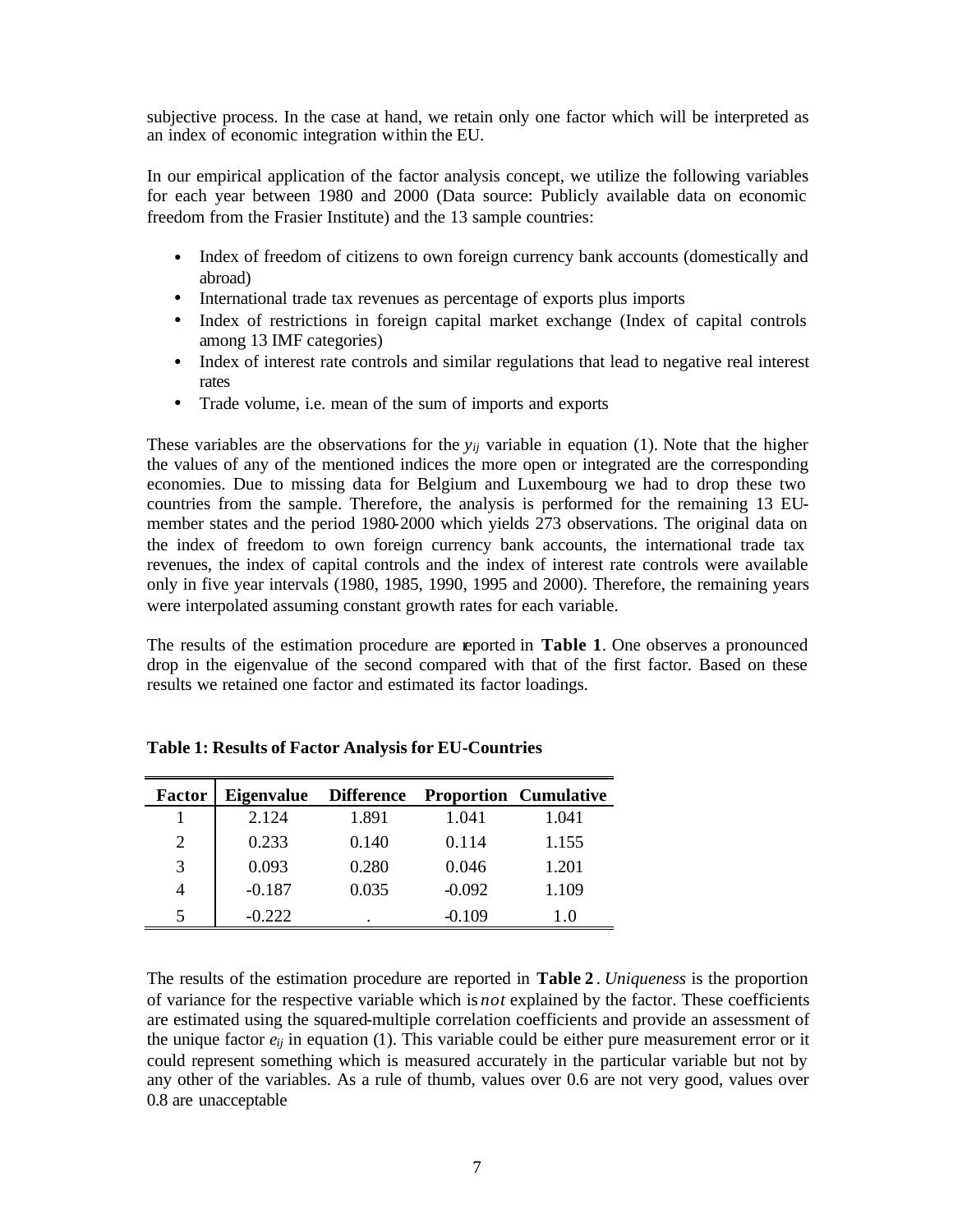#### **Table 2: Estimated Factor Loadings for EU-Countries**

| <b>Variable</b>                                 | <b>Factor Loadings</b> | <b>Uniqueness</b> |
|-------------------------------------------------|------------------------|-------------------|
| Freedom to own foreign currency bank accounts   | 0.833                  | 0.306             |
| Trade tax revenues                              | 0.550                  | 0.698             |
| Restrictions in foreign capital market exchange | 0.688                  | 0.526             |
| Avoidance of interest rate controls             | 0.564                  | 0.682             |
| Trade volume                                    | 0.579                  | 0.665             |

The results from **Table 2** suggest that the retained factor loads heavily on the index of freedom to own foreign currency bank accounts. The factor loading for the index of restrictions in foreign capital market exchange is also quite high, whereas this factor loads similarly on the other three variables.

As a final step, we utilize the estimated factor loadings to create a new variable which is called the *score* of the factor analysis and is comparable to the predicted value of the dependent variable in a regression analysis. **Table 3** provides the resulting scoring coefficients for each of the variables in the dataset. These scoring coefficients are all positive and resemble the estimated factor loadings.

| <b>Variable</b>                                 | <b>Scoring Coefficients</b> |
|-------------------------------------------------|-----------------------------|
| Freedom to own foreign currency bank accounts   | 0.473                       |
| Trade tax revenues                              | 0.131                       |
| Restrictions in foreign capital market exchange | 0.245                       |
| Avoidance of interest rate controls             | 0.134                       |
| Trade volume                                    | 0.164                       |

#### **Table 3: Scoring Coefficients for EU-Countries**

This score for each year and every country is our *index of integration* which will be used in the subsequent analysis. Precisely, we transformed the score which has a mean of zero and a standard deviation of one, into a variable with mean 100 and standard deviation 10 to receive a more straightforwardly interpretable variable. The development of this (transformed) index over time is depicted in **Figure 1**.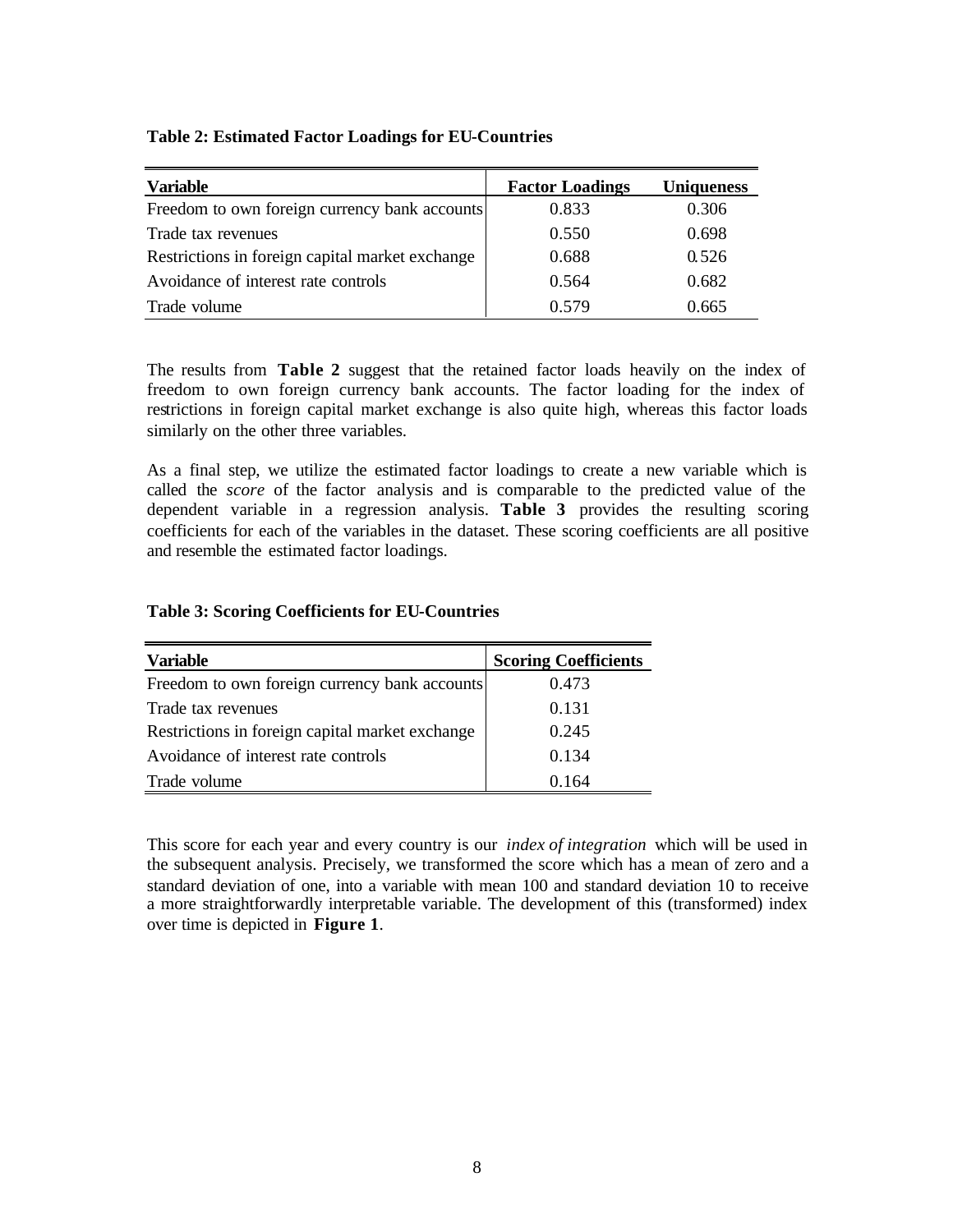



1980 1981 1982 1983 1984 1985 1986 1987 1988 1989 1990 1991 1992 1993 1994 1995 1996 1997 1998 1999 2000

The estimated index of economic integration for all European countries increases constantly and by almost two standard deviations during the period 1980 to 2000. However, the slope is much steeper in the years before 1995 than thereafter. Furthermore, the increase in our index of economic integration is also slightly higher in the years following 1985 than in the first half of the 1980s. These heterogeneous developments over time reflect the already high level of integration reached among current EU-countries in the late 1990s and suggests that the growth of integration decreases with the level of this variable. In other words, the higher the level of economic integration, the lower the marginal increase.

However, the picture for Greece, Portugal and Spain, which joined the European Union during the 1980's looks somewhat differently. **Figure 2** depicts the development of the estimated integration index over time for these southern enlargement countries. These countries started at a considerably lower level of integration in the 1980s and experienced a steady increase as well.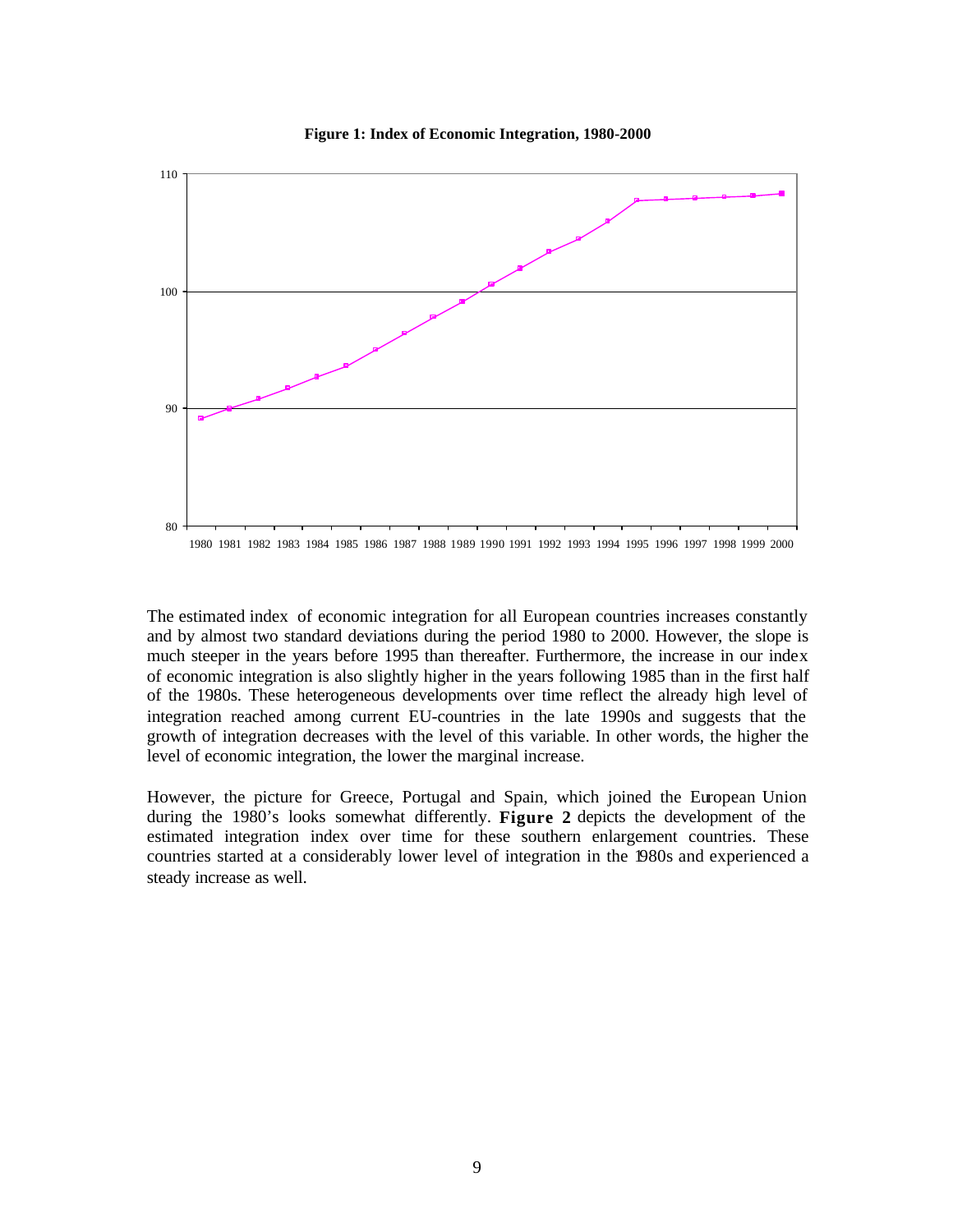

**Figure 2: Index of Economic Integration for Greece, Spain and Portugal, 1980-2000**

However, **Figure 2** reveals that the major boost in integration for these countries did not happen directly after joining the EU, but in the 1990s. This suggest that it took some time for these countries between the enlargement of the EU towards southern Europe in the mid-1980s and their ability to take advantage of the possibilities to participate to a larger extent in world markets.

In the next subsection we utilize this integration index in an empirical analysis regarding the impact of economic integration on various labor-market related outcome measures. To this end, we first describe the details of our approach and discuss the empirical results thereafter.

#### **3.2 Integration and Employment in the EU**

The second step of our empirical study comprises an analysis of the impact of the estimated integration index on several labor market related variables. Specifically, we employ the following variables as outcome measures:

- The economy-wide level of *employment* relative to the population, for both genders together as well as for men and women separately (in %).
- The u*nemployment* rate (in %) for both genders together as well as for men and women separately.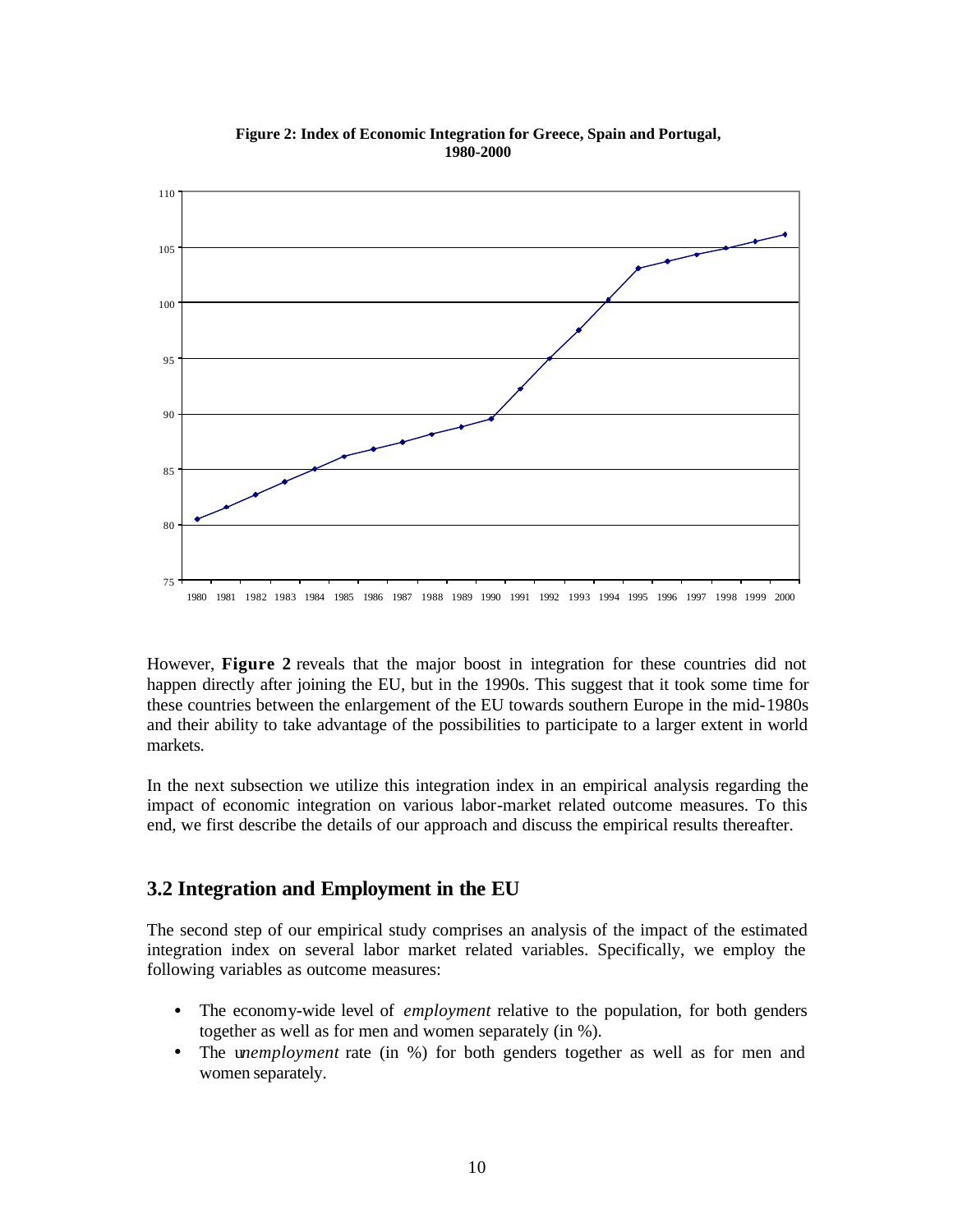• The level of employment and the share (in %) of employment (relative to total employment) in the automotive and the financial services sector (separately) as a measure of the *structure of employment*.

The central explanatory variable is the integration index. To receive a comprehensive picture of the impact of integration on the outcome variables, we utilize

- the *level* of the estimated index of economic integration to model the long-term impact of integration on the outcome measures;
- the *change*, i.e. the first-difference over time, in the integration index to capture the impact of short-term fluctuations in integration on the outcome measures; and
- an *interaction term* of both of these measures with an indicator variable for Greece, Spain and Portugal (southern enlargement countries) to investigate potential deviations of the impact of integration for those countries which joined the EU in the mid-1980s.

Furthermore, to avoid fallacious conclusions with respect to the relative importance of the integration index in explaining observed labor market developments, we control for a variety of potentially important confounding factors. Specifically, we employ the following variables on the right-hand side of our panel regression model:

- A set of *country-fixed effects* which aim at capturing the impact of country-specific confounding factors that do not change substantially over time (e.g. labor market institutions or the population age-structure).
- A set of *year-fixed effects* which aim at capturing the impact of differences which are constant across countries but different across years.
- A linear *time trend* which aims at capturing the impact of unobserved confounding factors that change steadily over time like e.g. a secular trend in employment or unemployment figures due to technological change.
- The one-period *lagged GDP per capita* which aims at capturing the impact of changes in demand<sup>4</sup>.
- The growth rate of economy-wide *investment* (in %) which aims at capturing the impact of changes in the capital stock of the economies.

**Table A.1** in the Appendix pr ovides some summary statistics for all of the variables in our sample. In estimating the relative importance of these explanatory variables the following reduced-form regression model for  $i = 1,...13$  (EU-15 countries excluding Belgium and Luxembourg) and  $t = 1, ..., 21$  (period 1980-2000) is applied<sup>5</sup>:

(2) 
$$
Y_{ii} = a_i + g_i + b_1 Index_{it} + b_2 \Delta Index_{it} + b_3 Index_{it} \cdot South + b_4 \Delta Index_{it} \cdot South + d'X_{it} + e_{it}
$$

 $\overline{\phantom{a}}$ 

<sup>&</sup>lt;sup>4</sup> We also tested the growth rate of *stock of vehicles* (for the automotive sector only) as a more direct measure of product demand. The results, however, do not change, neither in qualitative nor in quantitative terms.

 $5$  We also estimated a dynamic panel data model using the Arellano-Bond estimator. However, probably due to the small sample size, the results of these estimations are very volatile in response to changes in the specification. Therefore, we decided to maintain the robust model of equation (2).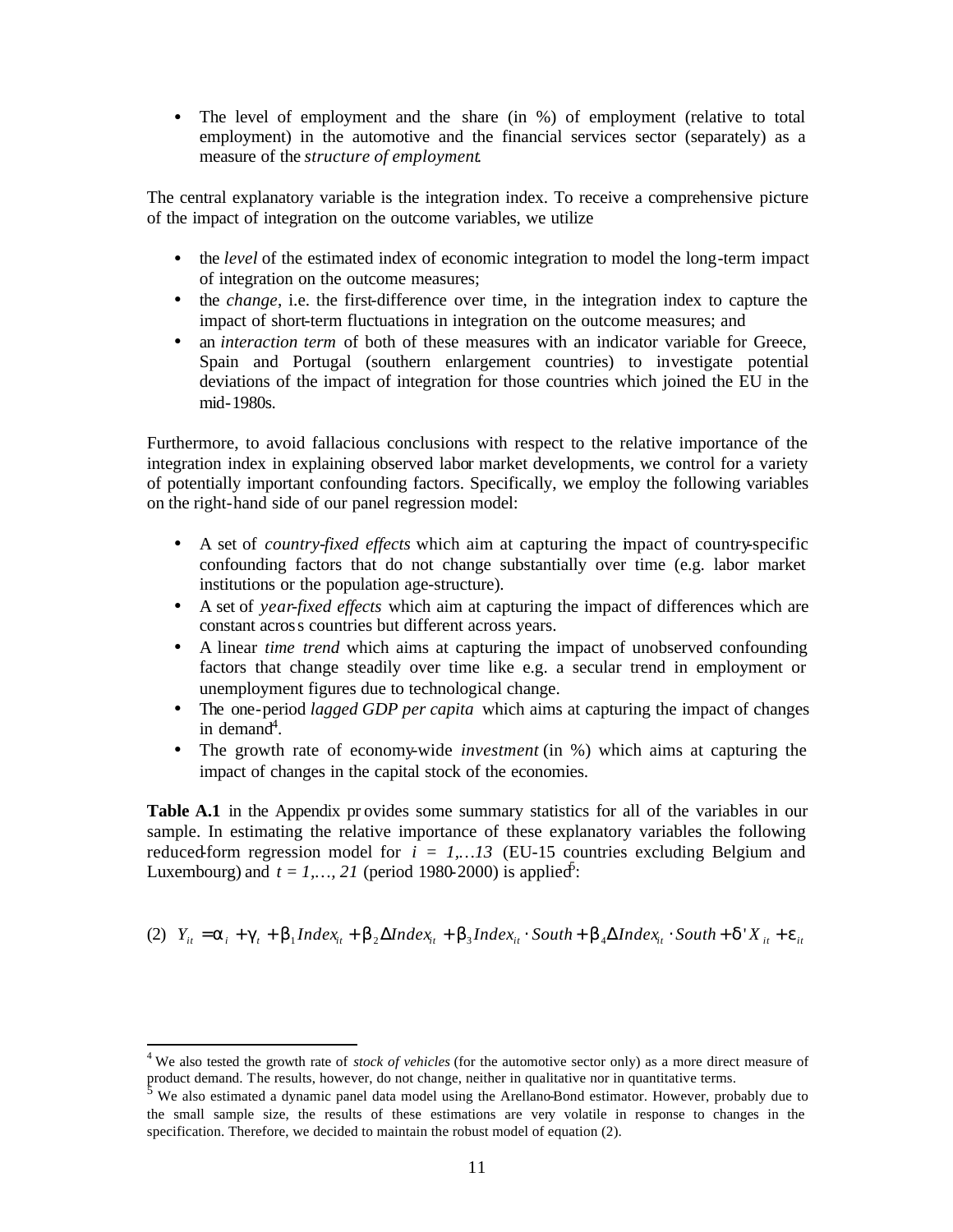with  $\Delta Index_{it} = Index_{it} - Index_{it-1}$  being the first difference over time of the integration index.  $Y_{it}$  denotes the outcome measures, the employment related variables and the vector  $X_{it}$  denotes additional control variables explained above. The dummy variable *South* indicates the southern enlargement countries of the 1980s, i.e. Greece, Portugal and Spain and  $e_{it}$  denotes the error term of the model. The parameters  $a_i$  are country-fixed effects,  $g$  denotes the yearfixed effects and the *b's* are the coefficients measuring the impact of the central variables of interests on the outcome measures. All these unknown parameters have to estimated.

Regarding the interpretation of estimated coefficients it is worth emphasizing that the parameter  $\mathbf{b}_l$  measures the *overall* reaction of the dependent variable in response to a unitchange in the integration index. Since this parameter is identified by all other EU-countries apart from Greece, Spain and Portugal, it is also the impact of the integration measure on the respective outcome variables for this country group. The parameter  $\mathbf{b}_3$  of the interaction term between the index and the indicator for the southern enlargement countries provides the difference compared to  $b_l$  in the reaction of Y in response to a unit-change in the integration index. In other words, changes in the integration index are translated into changes in the outcome measures of the southern enlargement countries by  $(b_1 + b_3)$ , whereas such changes affect the respective outcomes of the other EU-countries by  **only. Naturally, these** interpretations assume that all other explanatory variables remain constant.

## **4. Empirical Results**

The following tables report the results of estimating equation (2) for several employmentrelated outcome measures. **Table 4** contains the estimation results for economy-wide relative employment levels serving as the dependent variable. The first panel of this table reports the estimation results for both genders, the second and third panel those for men and women respectively.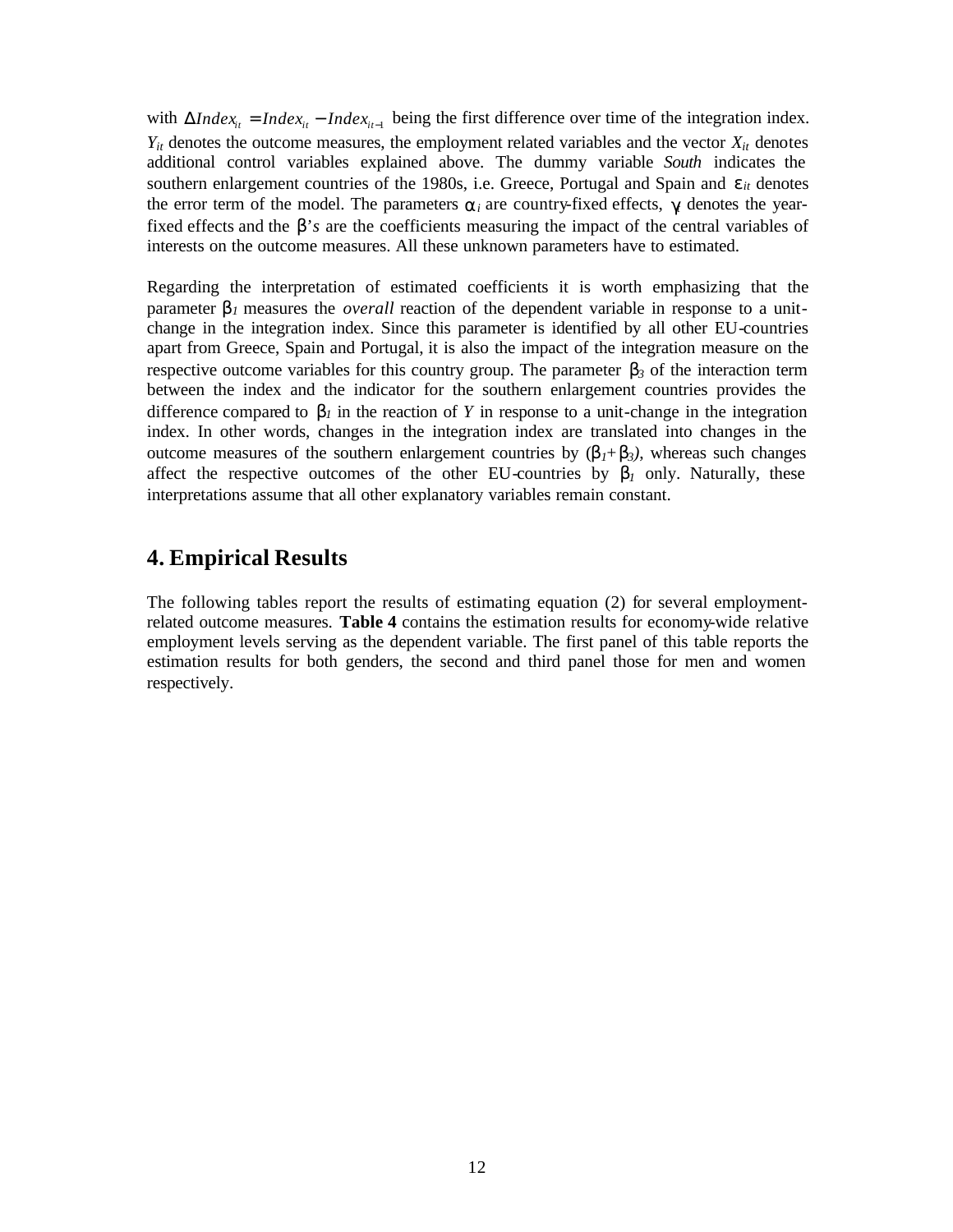|                                                                                                                       | <b>Relative total employment</b> |         | Relative employment men |         | <b>Relative employment women</b> |         |
|-----------------------------------------------------------------------------------------------------------------------|----------------------------------|---------|-------------------------|---------|----------------------------------|---------|
|                                                                                                                       | Coefficient                      | t-value | Coefficient             | t-value | Coefficient                      | t-value |
| Integration index                                                                                                     | 0.087                            | 1.19    | 0.052                   | 1.40    | 0.033                            | 0.89    |
| Delta integration index                                                                                               | $-0.009$                         | $-0.04$ | $-0.051$                | $-0.41$ | 0.045                            | 0.36    |
| Integration index for                                                                                                 |                                  |         |                         |         |                                  |         |
| southern enlargement countries                                                                                        | 0.371                            | 5.24    | 0.180                   | 4.99    | 0.196                            | 5.38    |
| Delta integration index for                                                                                           |                                  |         |                         |         |                                  |         |
| southern enlargement countries                                                                                        | $-0.012$                         | $-0.03$ | 0.025                   | 0.11    | $-0.063$                         | $-0.28$ |
| Growth rate of investment                                                                                             | 0.047                            | 1.01    | 0.025                   | 1.06    | 0.024                            | 0.98    |
| Lagged GDP per capita                                                                                                 | 0.002                            | 7.46    | 0.001                   | 7.13    | 0.001                            | 7.50    |
| Time trend                                                                                                            | $-0.804$                         | $-5.98$ | $-0.493$                | $-7.22$ | $-0.313$                         | $-4.53$ |
| Country-fixed effects                                                                                                 | Yes                              |         | Yes                     |         | Yes                              |         |
| Year-fixed effects                                                                                                    | <b>Yes</b>                       |         | Yes                     |         | Yes                              |         |
| F-Test for joint significance                                                                                         | 4.07                             |         | 4.90                    |         | 5.09                             |         |
| Notes: Number of observations: 260. Bold numbers are statistically significant at a 95% significance level or higher. |                                  |         |                         |         |                                  |         |

# **Table 4: Results for Economy-Wide Relative Employment Levels**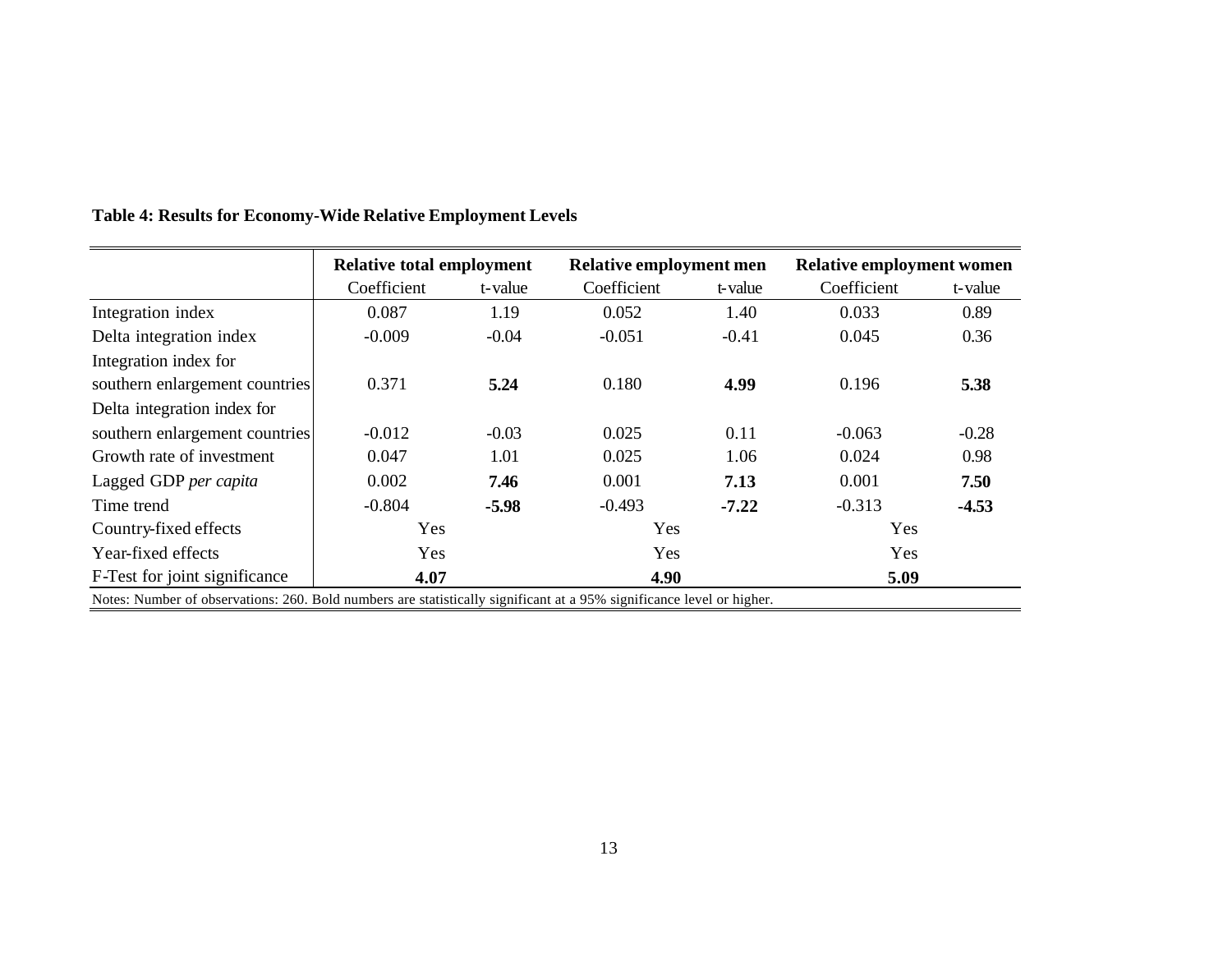The estimation results of **Table 4** indicate no statistically significant impact of economic integration on long-term relative employment levels in all EU member states except Greece, Spain and Portugal. The estimated coefficients reported in the first row of **Table 4** are far from being statistically significant. On the other hand, however, the results suggest a *positive* long-term impact of economic integration on relative employment – for both genders as well as for men and women separately – in the southern enlargement countries. An increase of one standard deviation in the level of economic integration (all other things equal) yields a rise in total relative employment of, on average, around 3.7 percentage points in this country group.

The results of **Table 4**, furthermore, indicate that short-term fluctuations in the integration measure do not play any substantial role in explaining economy-wide relative employment levels. The estimated coefficients for the change in the integration measure are statistically insignificant. The last two panels of the table suggest that the positive employment effect of higher integration is slightly higher for women than for men in Greece, Spain and Portugal.

Irrespective of gender, a higher level of lagged GDP *per capita* yields an increase in relative employment levels, whereas the estimated coefficient for the time trend indicates a negative secular trend in employment during the sample period. Finally, the results of the F-test for joint significance of the regressors of the model reveal that the explanatory power of the three models in **Table 4** is satisfactory. Overall, the results of this analysis suggests that in the longrun higher economic integration leads to a positive employment effect which varies quantitatively between different country groups.

**Table 5** contains the results of estimating equation (2) with unemployment rates as the outcome measures. In the long-run, larger levels of economic integration tend to *increase* unemployment rates in all EU-member states except the southern enlargement countries. Since the differential impact of the level of integration for the latter country group is oppositely signed and larger in absolute magnitude, integration *reduces* unemployment in Greece, Spain and Portugal. Quantitatively, a 1% increase in the level of the integration measure raises overall unemployment rates by, on average, around 0.12 percentage points, whereas it decreases unemployment rates in Greece, Spain and Portugal by approximately 0.05 percentage points (all other things equa l). Furthermore, the magnitude of these effects is much more pronounced for men in the rest of the EU, whereas it is essentially equal (around 6%, on average) in Greece, Spain and Portugal.

Again, all coefficient estimates for short-run fluctuations in the integration index turn out to be statistically insignificant in both country groups. This suggests that short-term changes in the integration measure do not impinge upon unemployment rates. Furthermore, larger growth rates of investment and higher values of lagged GDP *per capita* exhibit a statistically significant negative impact on unemployment rates, thereby reducing unemployment rates considerably. The impact of investment growth is much more pronounced for men than for women, whereas the magnitude of the estimated effect of lagged GDP per capita is essentially the same for both genders.

Finally, the estimated coefficient for the time trend reveals a significant positive secular trend in unemployment rates across all European countries during the 1980s and 1990s. This is in line with the stylized fact that unemployment rates in the European Union rose almost constantly during the sample period. In general, the results reported in **Table 5** suggest a rather heterogeneous impact of economic integration on observed unemployment rates across current EU-member states.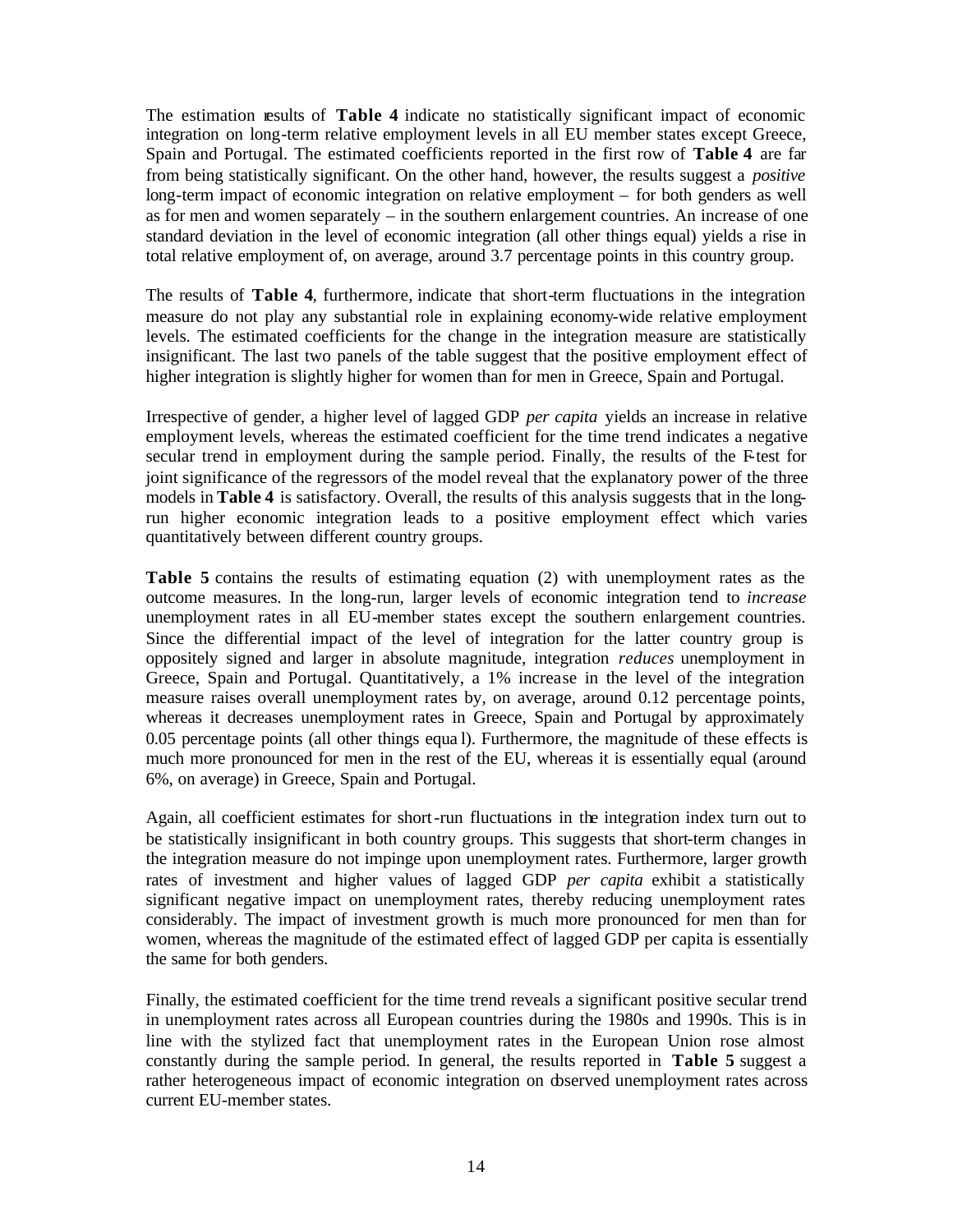| Variable                                                                                                              | <b>Total unemployment</b> |          |             | <b>Unemployment</b> men |             | <b>Unemployment women</b> |  |
|-----------------------------------------------------------------------------------------------------------------------|---------------------------|----------|-------------|-------------------------|-------------|---------------------------|--|
|                                                                                                                       | Coefficient               | t-value  | Coefficient | t-value                 | Coefficient | t-value                   |  |
| Integration index                                                                                                     | 0.121                     | 3.03     | 0.17        | 4.20                    | 0.036       | 0.75                      |  |
| Delta integration index                                                                                               | 0.197                     | 1.45     | 0.10        | 0.76                    | 0.277       | 1.71                      |  |
| Integration index for                                                                                                 |                           |          |             |                         |             |                           |  |
| southern enlargement countries                                                                                        | $-0.174$                  | $-4.47$  | $-0.23$     | $-5.90$                 | $-0.100$    | $-2.16$                   |  |
| Delta integration index for                                                                                           |                           |          |             |                         |             |                           |  |
| southern enlargement countries                                                                                        | 0.077                     | 0.33     | 0.06        | 0.23                    | 0.173       | 0.61                      |  |
| Growth rate of investment                                                                                             | $-0.096$                  | $-3.76$  | $-0.13$     | $-5.12$                 | $-0.047$    | $-1.53$                   |  |
| Lagged GDP per capita                                                                                                 | $-0.002$                  | $-10.67$ | 0.00        | $-11.25$                | $-0.002$    | $-7.95$                   |  |
| Time trend                                                                                                            | 0.556                     | 7.52     | 0.55        | 7.41                    | 0.557       | 6.34                      |  |
| Country-fixed effects                                                                                                 | Yes                       |          | Yes         |                         | Yes         |                           |  |
| Year-fixed effects                                                                                                    | Yes                       |          | <b>Y</b> es |                         | Yes         |                           |  |
| F-Test for joint significance                                                                                         | 9.16                      |          | 10.58       |                         | 5.67        |                           |  |
| Notes: Number of observations: 260. Bold numbers are statistically significant at a 95% significance level or higher. |                           |          |             |                         |             |                           |  |

#### **Table 5: Results for Unemployment Rates**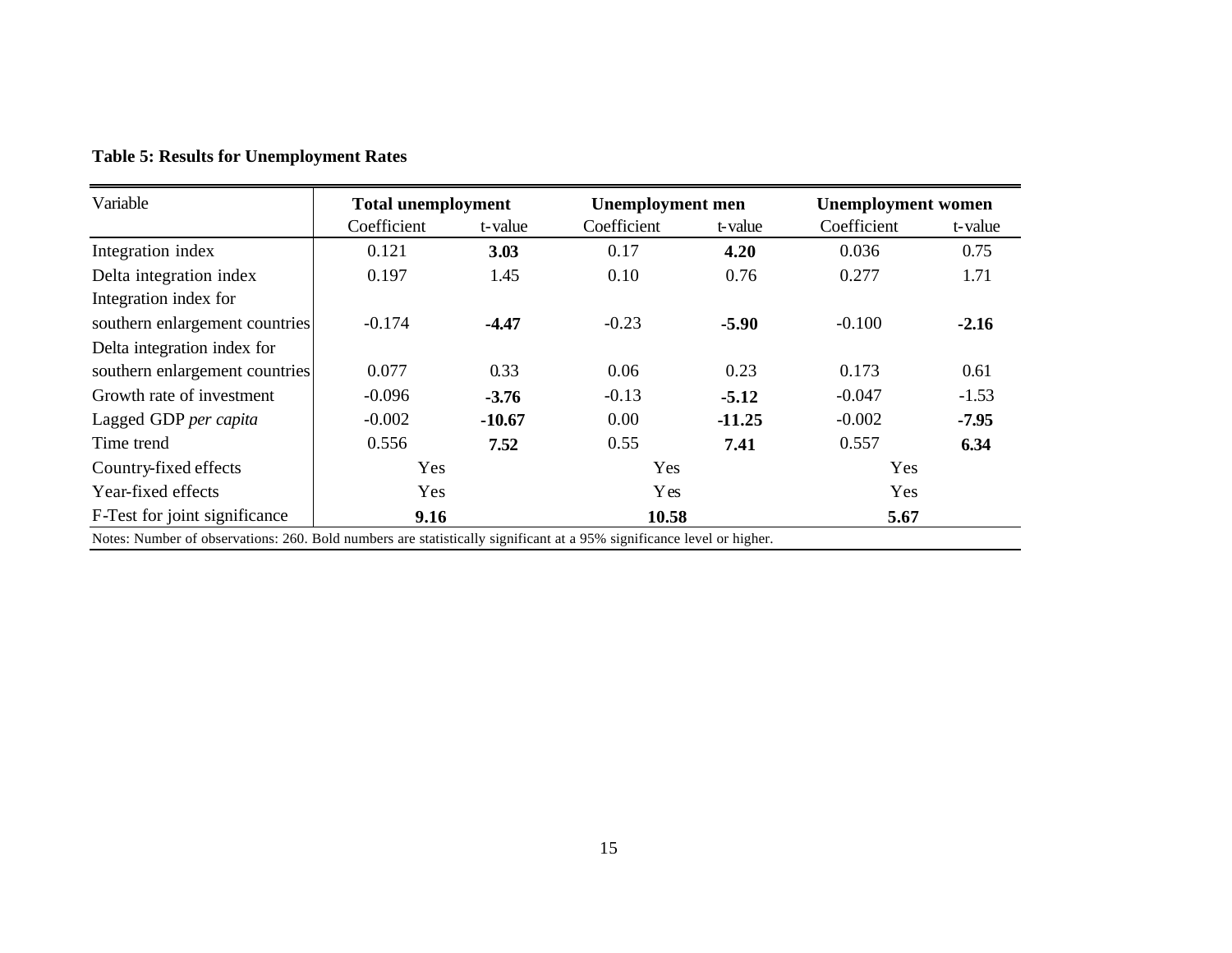**Table 6** reports the estimation results for the level and the share of employment in the automotive sector. The left panel of **Table 6** indicates a statistically significant and quantitatively substantial *negative* long-term impact of higher economic integration on this outcome measure in all European countries. However, automotive employment in the southern enlargement countries suffers considerably less than that in the rest of the EU. On average, a one standard deviation increase in the level of the integration measure decreased employment in the automotive sector in all countries except Greece, Spain and Portugal by 34,500 employees, whereas the latter countries experienced a decline of only around 7,900 individuals (all other things equal).

| Variable                                                                                                              | <b>Total employment in</b><br>automotive sector |         | Share of employment in<br>automotive sector |         |  |
|-----------------------------------------------------------------------------------------------------------------------|-------------------------------------------------|---------|---------------------------------------------|---------|--|
|                                                                                                                       | Coefficient                                     | t-value | Coefficient                                 | t-value |  |
| Integration index                                                                                                     | $-3.486$                                        | $-6.93$ | $-0.013$                                    | $-3.51$ |  |
| Delta integration index                                                                                               | 3.621                                           | 2.12    | 0.010                                       | 0.81    |  |
| Integration index for                                                                                                 |                                                 |         |                                             |         |  |
| southern enlargement countries                                                                                        | 2.660                                           | 5.43    | 0.005                                       | 1.34    |  |
| Delta integration index for                                                                                           |                                                 |         |                                             |         |  |
| southern enlargement countries                                                                                        | -4.801                                          | $-1.61$ | $-0.019$                                    | $-0.85$ |  |
| Growth rate of investment                                                                                             | 0.717                                           | 2.22    | 0.003                                       | 1.22    |  |
| Lagged GDP per capita                                                                                                 | 0.002                                           | 1.01    | 0.000                                       | $-0.97$ |  |
| Time trend                                                                                                            | 0.926                                           | 1.00    | 0.011                                       | 1.54    |  |
| Country-fixed effects                                                                                                 | Yes                                             |         | Yes                                         |         |  |
| Year-fixed effects                                                                                                    | Yes<br>Yes                                      |         |                                             |         |  |
| F-Test for joint significance                                                                                         | 0.90<br>3.35                                    |         |                                             |         |  |
| Notes: Number of observations: 260. Bold numbers are statistically significant at a 95% significance level or higher. |                                                 |         |                                             |         |  |

#### **Table 6: Results for the Level and Share of Employment in the Automotive Sector**

In the short-run, however, the estimated coefficient for the change in the integration index indicates that this long-term pattern is more than offset in the rest of the EU member states, while there is no significant differential impact of this variable in the southern enlargement countries. The F-test for joint significance of the estimated coefficients suggests that the model explains the patterns of employment in the EU-automotive sector quite well.

The results for the share of employment in the automotive sector – reported in the second panel of **Table 6** – suggest that the process of economic integration not only impinges upon the level of industry-specific employment but also on its relative importance. The statistically significant *negative* estimate for the level of the integration index indicates that a 1% increase in the integration measure reduces, on average, the share of employees in the automotive sector by 0.01 percentage points, all other things equal, in the EU-countries except Greece, Spain and Portugal. For the latte r country group the coefficient estimate for the long-term impact of integration is insignificant. Therefore, the long-run effect in these countries is essentially zero.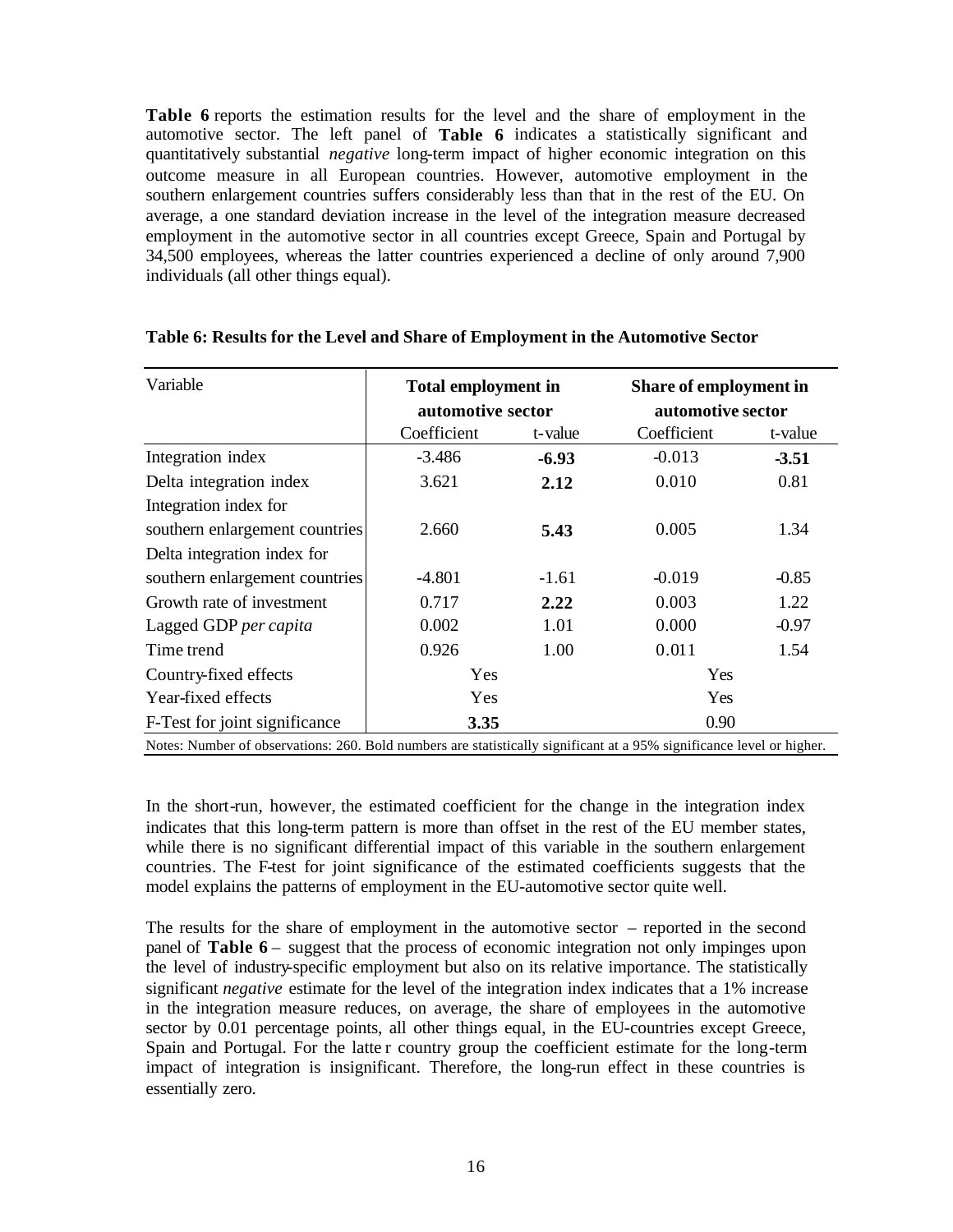Furthermore, short-term fluctuations as measured by the change in the integration index over two consecutive years do not display any significant effect at all. Overall, the explanatory power of the model for the share of employment in the automotive sector is very weak. Finally, **Table 7** reports the results of the same exercise with the level and the share of employment in financial services being the outcome measures.

| Variable                                                                                                              | <b>Total employment in</b><br>financial services sector |         |             | Share of employment in<br>financial services sector |  |  |
|-----------------------------------------------------------------------------------------------------------------------|---------------------------------------------------------|---------|-------------|-----------------------------------------------------|--|--|
|                                                                                                                       | Coefficient                                             | t-value | Coefficient | t-value                                             |  |  |
| Integration index                                                                                                     | 13.746                                                  | 2.85    | 0.047       | 3.01                                                |  |  |
| Delta integration index                                                                                               | $-78.958$                                               | $-4.82$ | $-0.202$    | $-3.77$                                             |  |  |
| Integration index for                                                                                                 |                                                         |         |             |                                                     |  |  |
| southern enlargement countries                                                                                        | $-17.520$                                               | $-3.74$ | $-0.051$    | $-3.34$                                             |  |  |
| Delta integration index for                                                                                           |                                                         |         |             |                                                     |  |  |
| southern enlargement countries                                                                                        | 82.779                                                  | 2.90    | 0.410       | 4.39                                                |  |  |
| Growth rate of investment                                                                                             | $-3.730$                                                | $-1.21$ | $-0.006$    | $-0.62$                                             |  |  |
| Lagged GDP per capita                                                                                                 | $-0.062$                                                | $-2.99$ | 0.000       | 0.20                                                |  |  |
| Time trend                                                                                                            | 45.731                                                  | 5.14    | 0.245       | 8.40                                                |  |  |
| Country-fixed effects                                                                                                 | Yes                                                     |         | Yes         |                                                     |  |  |
| Year-fixed effects                                                                                                    | Yes<br>Yes                                              |         |             |                                                     |  |  |
| F-Test for joint significance                                                                                         | 9.91                                                    | 55.18   |             |                                                     |  |  |
| Notes: Number of observations: 260. Bold numbers are statistically significant at a 95% significance level or higher. |                                                         |         |             |                                                     |  |  |

**Table 7: Results for the Level and Share of Employment in the Financial Services Sector**

In sharp contrast to the automotive industry, the estimation results for the financial services sector display a statistically significant *positive* impact of integration on the level as well as the share of employment in financial services and a significantly *negative* deviation in the southern enlargement countries. The estima ted coefficients suggest an overall increase of, on average, around 13,700 employees, whereas for the mid -1980s enlargement countries the net effect is a decrease of approximately 3,800 employees in response to one standard deviation rise in the level of the integration index. Furthermore, a 1% increase in the integration index yields, on average, a 0.05 percentage points increase in the financial services employment share, and basically a zero effect for Greece, Spain and Portugal (again holding all other variables constant).

Furthermore, short-term fluctuations in economic integration display a substantial impact on the level as well as the share of financial services employment in both country groups. Interestingly, these short-run fluctuations counteract the long-term impact of integration by a much larger magnitude suggesting a rather strong response of these outcome measures to short-term changes in economic integration. Furthermore, one observes a positive time trend and a statistically negative impact of lagged GDP *per capita*. Overall, the results of the F-tests for both models indicate a rather high explanatory power.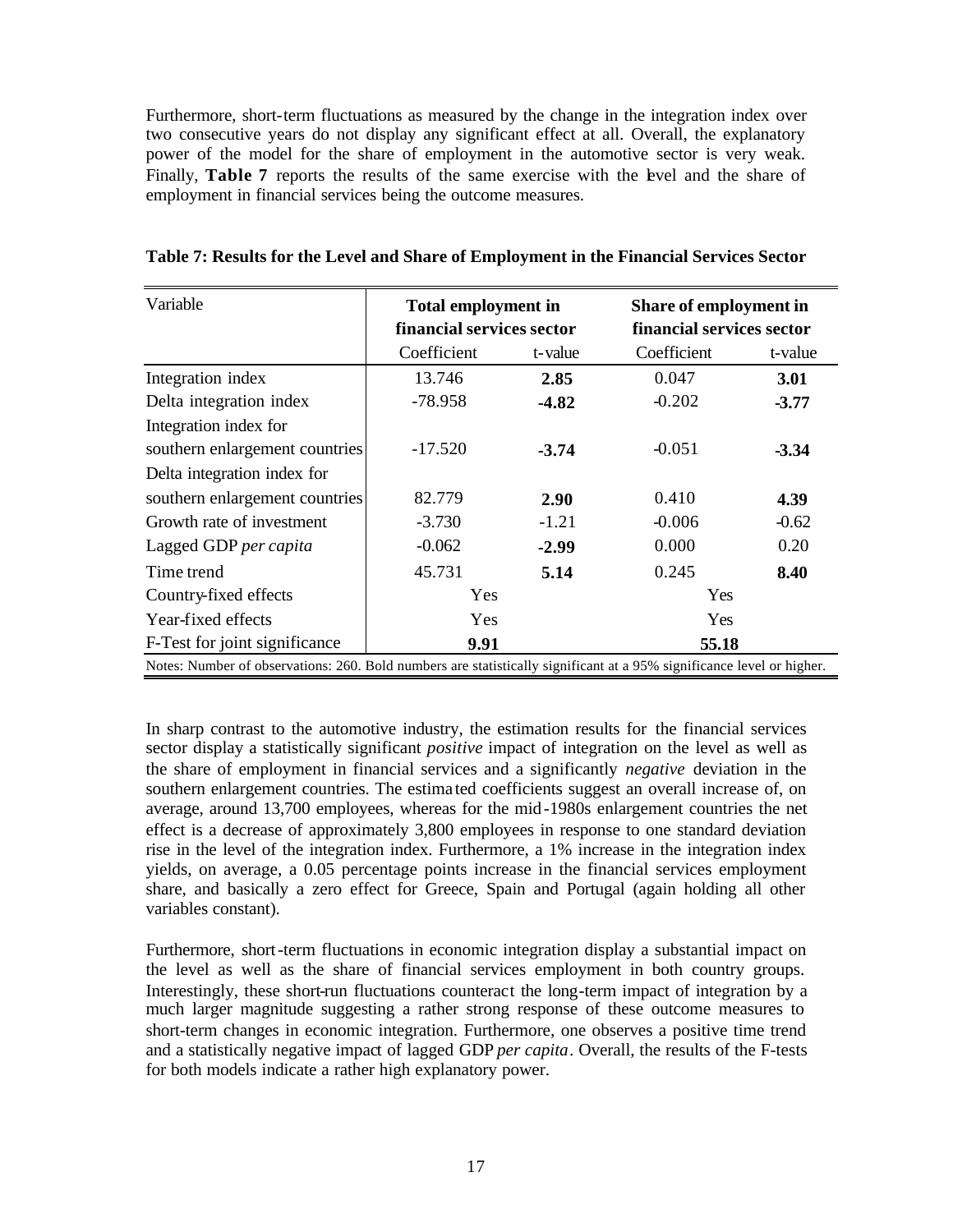#### **5. The Projected Impact of Enlargement on Employment**

This section provides a qualitative assessment of the expected impact of a further integration of European economies induced by the enlargement of the European Union towards Central and Eastern Europe. This assessment focuses on economy-wide as well as sector-specific employment-related outcomes and is based on the empirical results derived in the last section.

The ultimate aim of the empirical analysis in the preceding section was the provision of a frame of reference for forming sound expectations on the likely impact of the enlargement of the European Union. It seems safe to argue, that the process of enlargement will induce another upward shift in the level of economic integration, especially for the accession countries. If the developments which we observed in the past remain stable and the structure of the relationship between integration and labor market outcomes after the enlargement of the European Union towards Central and Eastern Europe does not change substantially, it is very likely that the current accession candidates resemble – at least qualitatively – the observed de velopments of past accession countries from southern Europe.

Therefore, the *structural stability* of the relationship between economic integration and labor market developments, which was pinned down in section 3, is the decisive assumption, upon which the results of this sub-section rest. If this assumption is violated, the following forecasts might be rendered invalid. Naturally, without any assumption the formation of expectations is impossible. Furthermore, it is worth noting, that the empirical analysis demonstrated shortterm fluctuations in integration to exert an impact on labor market developments which can be quantitatively substantial. Therefore, the expectations formulated below should be perceived as reflections of the long-term relationship between economic integration and labor marketrelated outcomes.

Finally, we would like to emphasize, that the expected developments will certainly *not* be distributed uniformly across all countries, existing EU-members as well as accession countries. Rather, we would expect heterogeneous developments depending on the level of integration into the world economy already reached by the respective country, and also on its GDP *per capita* and investment rates. Along the same lines, one should not expect that all groups of employees will experience the same impact of integration with respect to their labor market opportunities. Rather, changes in employment and unemployment will probably affect different employees to a varying extent, with skill groups being the most likely dimension of heterogeneity.

A careful extrapolation of the results of our empirical investigation suggests that future integration processes lead to an increase of economy-wide (relative) employment in the accession countries and a small, if any, rise in this outcome variable in the current EUcountries. Moreover, it could be expected that unemployment rates in the accession countries will decline somewhat, whereas those of the current EU-member states will probably experience an increase (see also below).

Regarding the structure of employment, the estimation results reported in the last section support the perception that most EU-countries underwent a transition process to service sector dominated economies. In the course of economic integration, employment in the financial services sector substantially increased. If this sector is representative for the complete services sector, then employment in the latter will benefit from future integration processes as well. However, the speed of this process as well as the extent to which it has unfolded its consequences, varies considerably between the countries investigated. Therefore, we would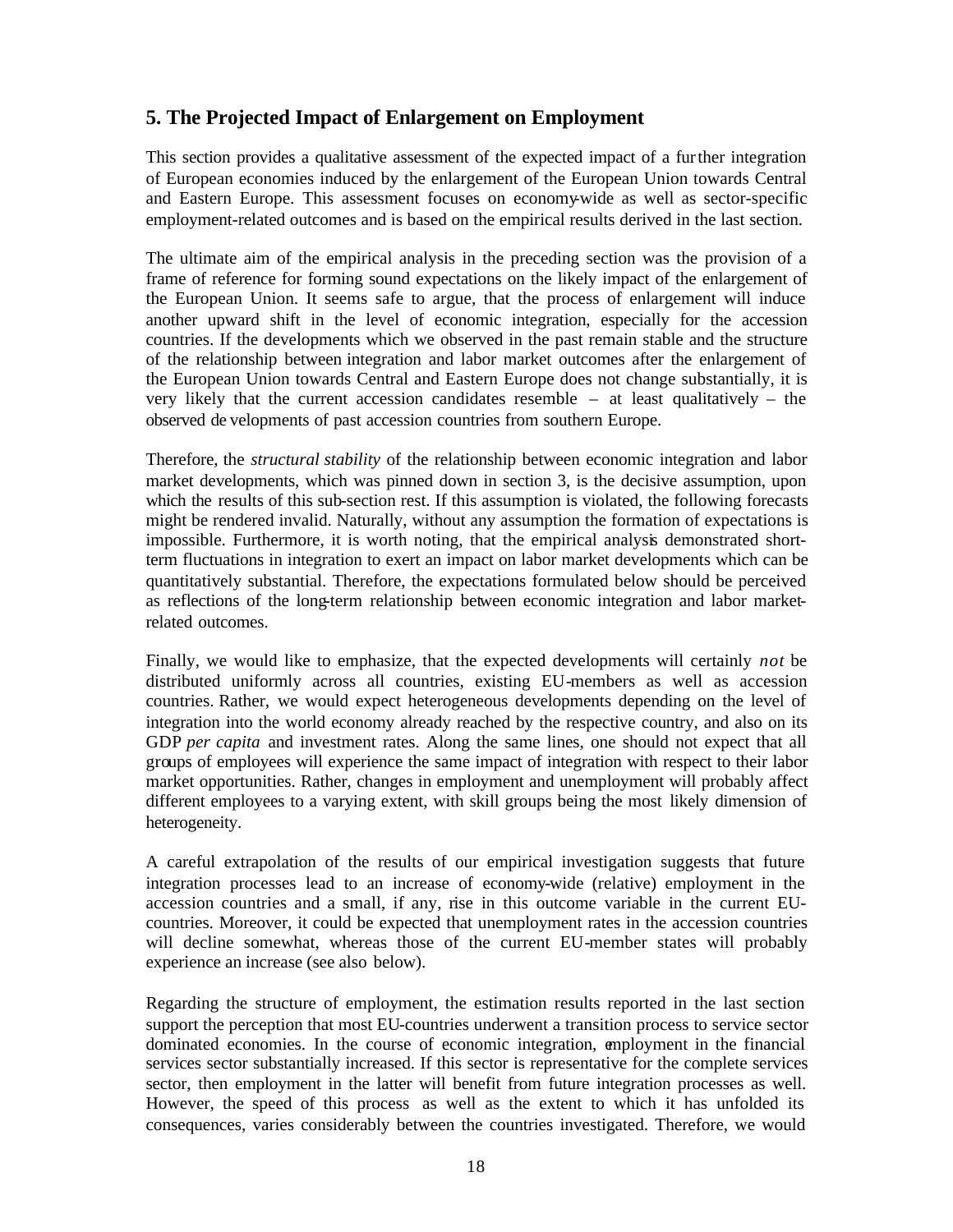expect a larger beneficial impact of future integration processes on employment in the (financial) services sector for existing EU-member states than for the accession countries.

The growing role of services in all European economies is in all likelihood the result of both demand and supply factors. On the demand side, the major impetus has come from firms that have substituted the production of company-related services "in-house" by purchasing them from other companies. On the supply side, the main factors have probably been technological change and product market deregulation. Higher levels of integration are typically associated with fiercer competition in product markets. Since labor mobility is rather low within Europe, product markets are the primary channel through which integration unfolds its impact on the level and structure of employment. Therefore, the regulation of product markets will be of prominent relevance for the employment related impact of further integration processes.

Furthermore, from the empirical results presented in the last section, it should have become transparent that employment in the rather "traditional" automotive industry suffered from integration during the last two decades. It is not unlikely that the experiences of the automotive industry can be transferred to the majority of sectors in manufacturing as well. The decline in the level and the share of employment in the automotive industry of current EU-member states is probably a reflection of a shift of low -skilled jobs to regions with lower wages. If this is true, low-skilled workers in the current EU-member states are the group of employees that can be expected to suffer the most from the integration induced expected rise in unemployment rates.

Overall, economic integration in the past exhibited a beneficial impact on European economies, not only in terms of economic growth (see section 2) but also regarding employment. However, the analyses conducted in this paper also revealed that there is a considerable heterogeneity in benefits across countries and in all likelihood also across different groups of employees within one country. T herefore, the rather optimistic view on the impact of enlargement with respect to labor market developments expressed in this subsection should not be taken as a guarantee that each country and every employee will gain from future integration processes. Rather, there will be winners and losers, on the country- as well as the individual-level.

Finally, we would like to draw attention to another challenge with which European economies will have to cope in the near future and which might confound the expected impact of future integration, the consequences of demographic change. Although it is very likely that the economic effects of population ageing due to demographic change will exert interactions with and repercussions on the process of economic integration, the interrelationship between demographic change and economic as well as social integration processes is still waiting for a comprehensive research study. Therefore, our future line of research will address this nexus.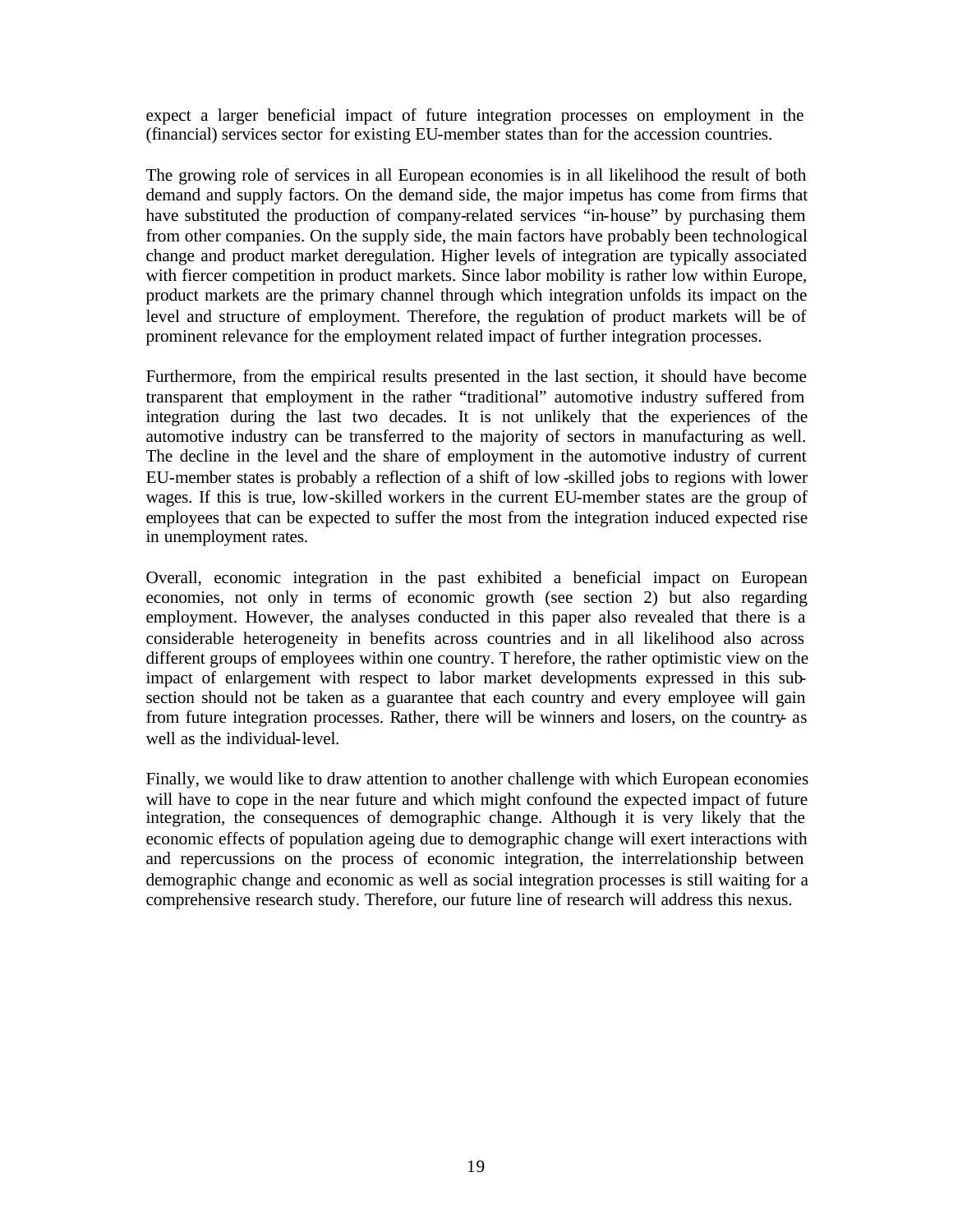#### **References**

ANDERSON, T. (2001) , Welfare Policies Labor Taxation and International Integration. *International Tax and Public Finance* (forthcoming).

ANDERSEN, T. M., N. HALDRUP and J. R. SORENSEN (2000), Labor Market Implications of EU Product Market Integration. *Economic Policy: A European Forum*, **30**, 105-125.

ANDERSON, T. M. and T. T. HERBERTSSON (2003), Measuring Globalization. *IZA Discussion Paper No. 817* , IZA-Bonn.

BADINGER, H. (2001), Growth Effects of Economic Integration – The Case of the EU Member States (1950-2000). *IEF Working Paper No. 40* , WU-Wien.

BALASSA , B. (1961), *The Theory of Economic Integration*. London: Allen & Unwin.

BALDWIN, R. E. (1993) , On the Measurement of Dynamic Effects of Integration. *Empirica*, **20**, 129-144.

BLANCHARD, O. and J. WOLFERS (2000) , The Role of Shocks and Institutions in the Rise of European Unemployment: The Aggregate Evidence. *Economic Journal*, **110**, 1-33.

BOERI, T. and H. BRÜCKER (2001), Eastern Enlargement and EU-Labour-Markets: Perceptions, Challenges and Opportunities. *World Economics*, **2**, 49-86.

Decressin, J. and A. Fatas (1995), Regional Labor Market Dynamics in Europe. *European Economic Review*, 39, 1627-1655.

FERTIG, M. (2001), The Economic Impact of EU-Enlargement: Assessing the Migration Potential. *Empirical Economics*, **26**, 707-720.

FERTIG, M. and C. M. SCHMIDT (2000), Aggregate Level Migration Studies as a Tool for Forecasting Future Migration Streams. In: DJAJIC, SLOBODAN (ED.), *International Migration: Trends, Policy and Economic Impact*, London: Routledge, 110-136.

FERTIG, M. and C. M. SCHMIDT (2002), Mobility within Europe – The Attitudes of European Youngsters**.** *RWI-Discussion Paper No. 1* , RWI-Essen.

GRUENER, H. P. and C. HEFEKER (1999), How Will EMU Affect Inflation and Unemployment in Europe? *Scandinavian Journal of Economics*, **101**, 33-47.

HARMAN, H. H. (1976), *Modern Factor Analysis*. 3rd Edition. Chicago: University of Chicago Press.

HENREKSON, M., J. TORSTENSSSON, R. and TORSTENSSSON (1997), Growth Effects of European Integration. *European Economic Review*, **41**, 1537-1557.

KRUEGER, A. B. (2000), From Bismarck to Maastricht: The March to European Union and the Labor Compact. *Labour Economics,* 7, 117-134.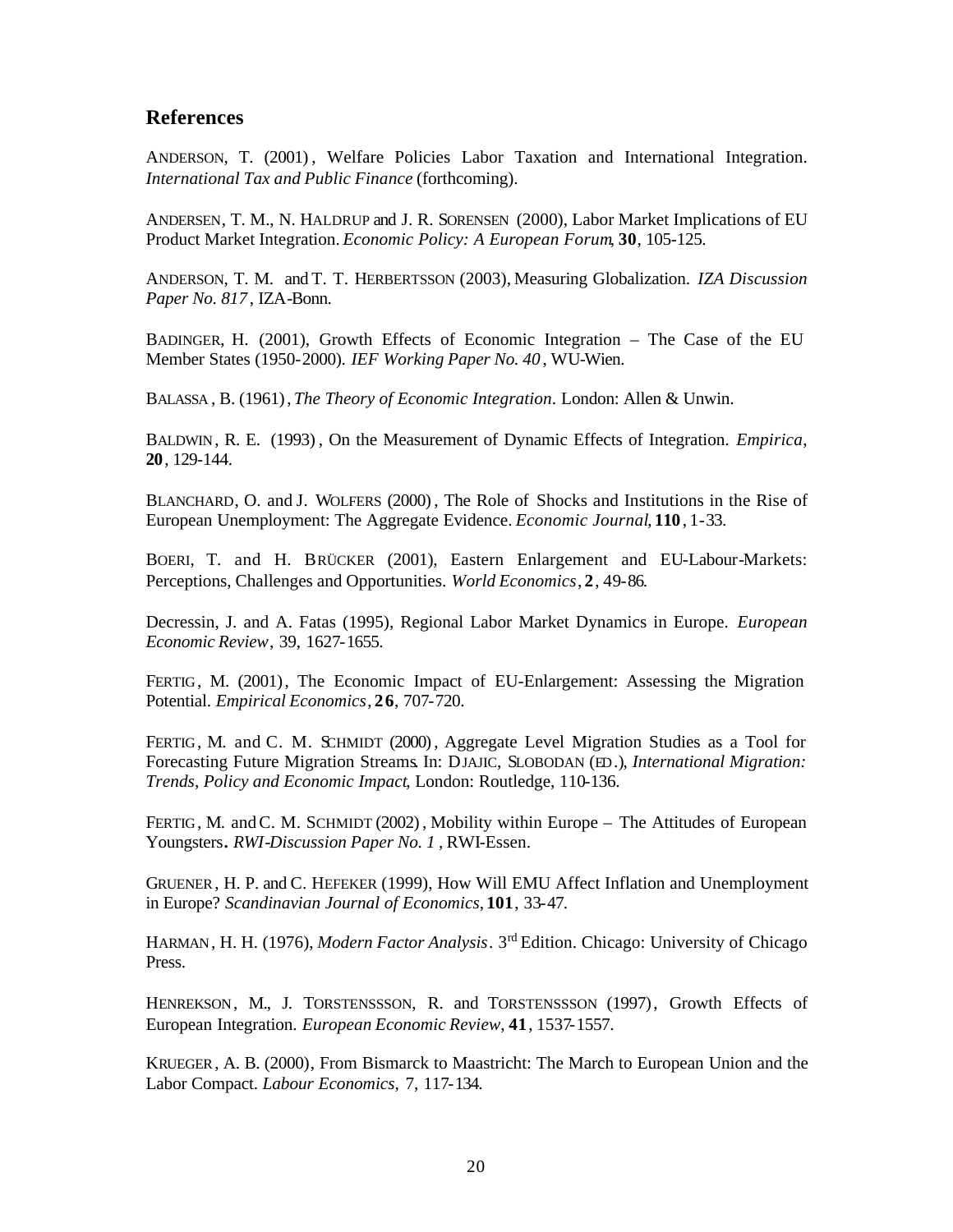LANDAU, D. (1995), The Contribution of the European Common Market to the Growth of its Member Countries: An Empirical Test. *Weltwirtschaftliches Archiv*, **131**, 774-782.

MELACHROINOS, K. A. (2002) , European Integration and the Spatial Dynamics of Manufacturing-Employment Change. *Environment and Planning A*, **34**, 2017-2036.

MIDELFART -KNARVIK, K. H. and H. G. OVERMAN (2002), Delocation and European Integration: Is Structural Spending Justified? *Economic Policy: A European Forum*, **35**, 321- 351.

RENCHER, A. C. (1998) , *Multivariate Statistical Inference and Applications*. New York: John Wiley & Sons.

SPATZ, J. and P. NUNNENKAMP (2002), Globalization of the Automobile Industry – Traditional Locations under Pressure? *Aussenwirtschaft*, **57**, 469-493.

SPEARMAN, C. (1904) , General Intelligence Objectively Determined and Measured. *American Journal of Psychology*, **15**, 201-293.

WALZ, U. (1997), Dynamic Effects of Economic Integration: A Survey, Open Economies Review, **8**, 309-326.

WALZ, U. (1998), Does the Enlargement of a Common Market Stimulate Growth and Convergence. *Journal of International Economics*, **45**, 297-321.

WORLD BANK (2001), *Globalization, Growth and Poverty: Building an Inclusive World Economy*. World Bank Policy Research Report, Washington D.C.: World Bank.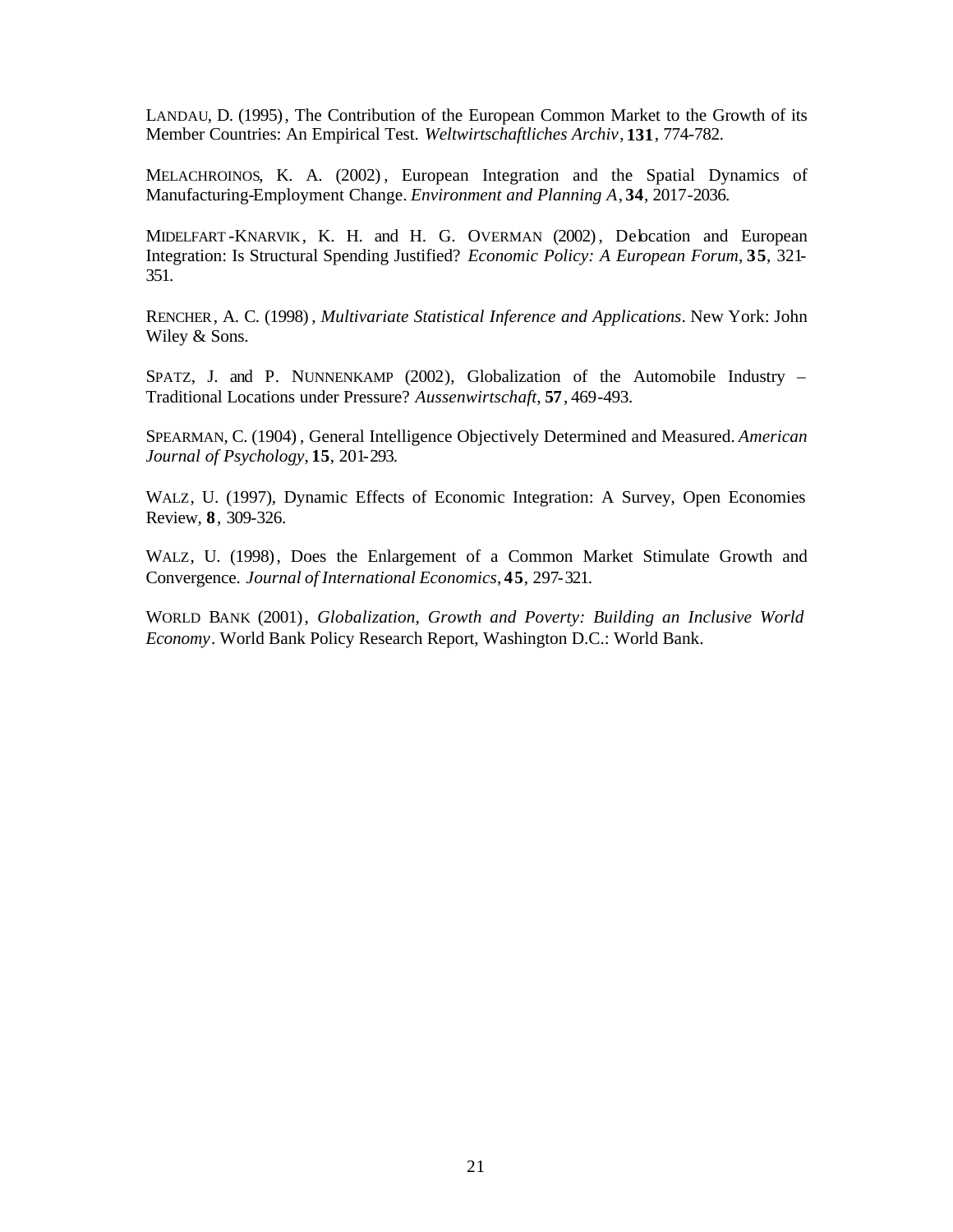# **Appendix**

| Variable                                                              | Mean                                 | Standard  | Minimum  | Maximum   |  |
|-----------------------------------------------------------------------|--------------------------------------|-----------|----------|-----------|--|
|                                                                       |                                      | deviation |          |           |  |
|                                                                       | All countries in sample:             |           |          |           |  |
| Relative total employment                                             | 42.42                                | 7.68      | 23.70    | 68.92     |  |
| Relative employment men                                               | 24.97                                | 3.27      | 17.74    | 39.56     |  |
| Relative employment women                                             | 17.46                                | 4.95      | 5.96     | 29.35     |  |
| Total unemployment rate                                               | 9.17                                 | 4.41      | 1.50     | 24.20     |  |
| Unemployment rate men                                                 | 8.24                                 | 4.15      | 1.40     | 20.20     |  |
| Unemployment rate women                                               | 10.66                                | 5.97      | 1.50     | 31.40     |  |
| Total employment in automotive sector                                 | 144.05                               | 214.09    | 0.91     | 891.20    |  |
| Total employment in financial services sector                         | 877.96                               | 959.16    | 69.00    | 4272.00   |  |
| Share of employment in automotive sector                              | 0.81                                 | 0.61      | 0.04     | 2.43      |  |
| Share of employm. in financial services sector                        | 7.90                                 | 3.01      | 2.24     | 16.26     |  |
| Integration index                                                     | 100.54                               | 9.72      | 78.36    | 116.34    |  |
| Delta integration index                                               | 0.95                                 | 1.25      | $-0.85$  | 4.23      |  |
| Integr. index for southern enlargement count.                         | 21.61                                | 39.76     | 0.00     | 108.21    |  |
| Delta int. index for southern enlargement count.                      | 0.30                                 | 0.83      | $-0.33$  | 4.23      |  |
| Growth rate of investment                                             | 3.06                                 | 6.10      | $-19.58$ | 28.68     |  |
| Lagged GDP per capita                                                 | 15,939.14                            | 5,545.80  | 5,462.49 | 28,610.03 |  |
| Time trend                                                            | 10.50                                | 5.78      | 1.00     | 20.00     |  |
|                                                                       | Southern enlargement countries only: |           |          |           |  |
| Int. index for southern enlargement count.                            | 93.64                                | 9.06      | 78.36    | 108.21    |  |
| Delta int. index for southern enlargement count.                      | 1.28                                 | 1.33      | $-0.33$  | 4.23      |  |
| Number of observations: 260. See text for a description of variables. |                                      |           |          |           |  |

## **Table A.1: Descriptive Statistics**